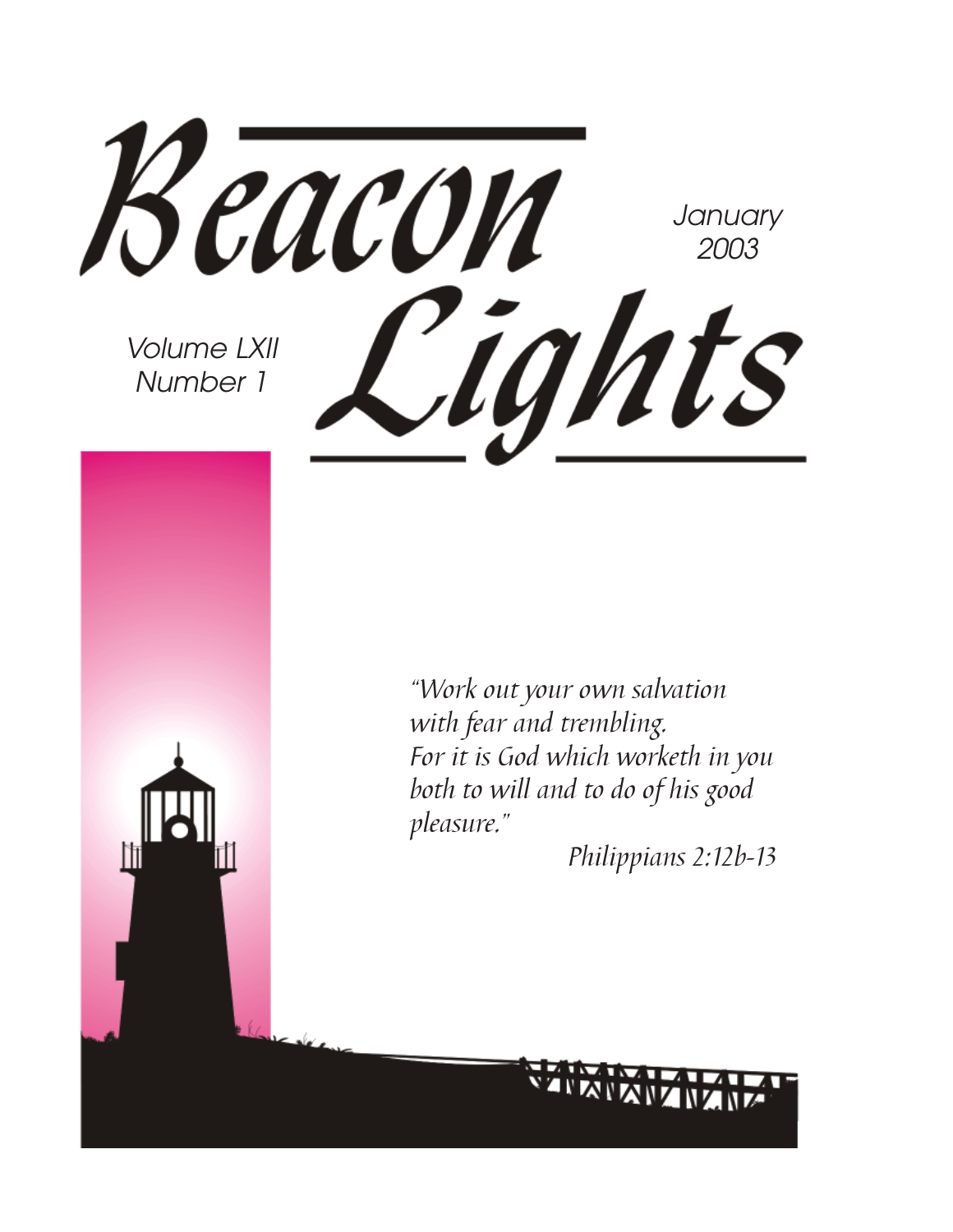#### **BEACON LIGHTS**

### **Table of Contents**

**EDITORIAL 3 The Sand in Your Hourglass** FRUITFUL BRANCHES **4 Francis of Assisi** CURRENT ISSUES **5 Slim Possibility of Overcoming a Weighty Problem** CREATION THROUGH THE SPECTACLES OF SCRIPTURE **6 Agates and Oaks** GEM OF THE MONTH **8 God's Watchmen DEVOTIONAL 9 Watching Daily At My Gates Music 13 Proclaiming Joy** CHURCH FAMILY **14 The Effect of the World's View of Discipline** WHERE WE STAND **16 How Does One Explain the Events of September 11, 2001 to a Child?** CHURCH HISTORY **17 George M. Ophoff (2)** LITTLE LIGHTS **19 The Eagle** CHURCH NEWS **Back Cover**

EDITOR John Huizenga

ASSOCIATE EDITORS Aaron Cleveland Randy Vaalburg

SECRETARY

EDITORIAL STAFF Jeff Kalsbeek David Langerak Kris Moelker

EXECUTIVE FEDERATION BOARD Trevor Kalsbeek (President) Kevin Gritters (Vice-President) Audra Bol (Secretary) Brad Pastoor (Treasurer) Jeanine Boeve (Librarian) Rachel Kuiper (Vice-Secretary) Brad VanderVeen (Vice-Treasurer) Jim Holstege (Youth Coordinator) Rev. Barry Gritters (Spiritual Advisor)

BUSINESS OFFICE Beacon Lights P.O. Box 144 Randolph, WI 53956 Phone: (920) 326-6186 Email: huizenga@powercom.net

BEACON LIGHTS ON TAPE A free service to the legally blind. Contact Sam Copple 659 Lincoln Ave. NW Grand Rapids, MI 49504 Phone: (616) 774-4132 Email: SamCopple@email.msn.com

CHURCH NEWS ANNOUNCEMENTS Melinda Bleyenberg Email: dmb41101@hickorytech.net

BOOK SALES Becky Kalsbeek

TYPESETTER Robert Vermeer

PRINTER James Huizinga

MAILER Staff

Beacon Lights is published monthly by the Federation of Protestant Reformed Young People's Societies. Subscription price is \$10.00. Please send all correspondence, address changes, subscriptions, and article submissions to the business office.

#### EDITORIAL POLICY

The articles of Beacon Lights do not necessarily indicate the viewpoint of the Editorial Staff. Every author is solely responsible for the contents of his own article.

The Beacon Lights encourages its readers to contact the business office with any questions or comments. Letters may be edited for printing. We will not publish anonymous letters, but will withhold names upon request.

If any material of Beacon Lights is reprinted by another periodical, we will appreciate your giving the source and forwarding the printed periodical to the business office.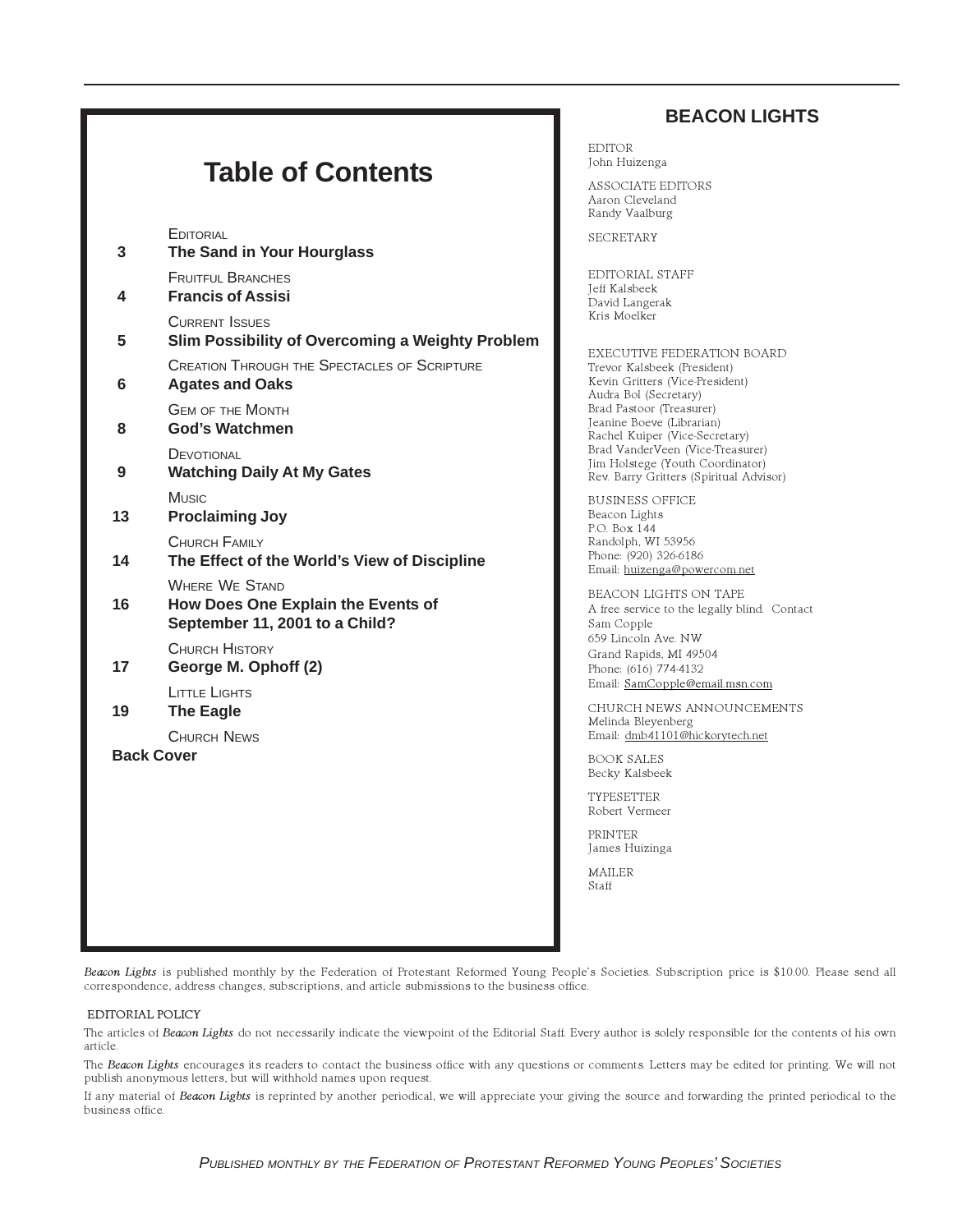# The Sand in Your Hourglass

by John Huizenga

nother year's worth of sand has poured through the neck of the cosmic hourglass. Very little is left. How many grains are left, only God knows. When God created the heavens and the earth, He filled it with just enough to accomplish His purpose with the earth. When the last grain drops, Christ will return on the clouds of heaven to gather in the harvest.

God also has a purpose for you and for me. He has given to each of us a carefully measured amount of time in which to live our lives. Each moment of the day, precious grains of sand pour from the top to the bottom. The time we have lived steadily grows larger, and the pile on top steadily shrinks. Once the sand goes through, it can never be returned and nobody knows exactly how much we have left up on top.

Measured amounts of time are often used for games or tests. The outcome of the game or test depends upon your ability, skill, or decisions. How is the hourglass of your life used? Is it used in the same way as in the games we play? The Arminian concept of the hourglass of your life is very much like such a game. It is a rather simple sort of game: at some point, you need to say, "I accept Jesus as my Savior," and you win. The trick is to say it before the last grain of sand falls through. If you are too late, you loose and go to hell.

Man has tried to play this imaginary game since the beginning of time. It has only been since the time of Jacobus Arminius that we have attached this particular name to it. This game is attractive to man because when he plays it, he imagines that he has some control over the outcome of the game. It is rather easy to win and it does not take long for anyone to figure out how to have a lot of fun with life before the life-shackling decision is to be made.

The Arminian game is purely imaginary, because the purpose of your hourglass filled with its particular amount of sand is not at all to give you a chance to accept Jesus. God has given to each of us a specific amount of time. It is just the right amount of time needed for us to become prepared for our place in heaven. It is just the right amount of time to prepare the reprobate for hell. Everyone is given the time appointed to serve God's purpose as He gathers His church.

When we think about the fact that we have only a certain amount of time, it is easy to fall into one of two extremes. We may become so obsessed with the passing of time that we worry and fret about time that is wasted. Fretting over the wasting of time is especially a problem today in our busy world with so many things to do, so much money to make, and a name and a place to establish in this world. Each moment of time that goes by that does not in an obvious way bring us closer to our goal makes us anxious. Waiting in slow traffic can drive such a person nearly insane. Even when we have clearly before us the goal to use every moment of time we have to grow in our knowledge of God, there is the danger of fretting when God sees fit to leave us stranded in an airport for a day and your Bible is with the luggage.

 The other extreme is to say to yourself, "If God has everything planned out, why bother thinking about how best to use time?" This thinking is what we find in Romans 6:1 where we read "What shall we say then? Shall we continue in sin, that grace may abound?" Applied to our use of time we might say, "shall we sit back and watch as God carries us through life so that we can enjoy life and get to heaven without too much work?"

The answer is "God forbid." Those who imagine that they can walk in sin all they want because God will graciously forgive them, fail to see that the new heart we receive can not help but live in newness of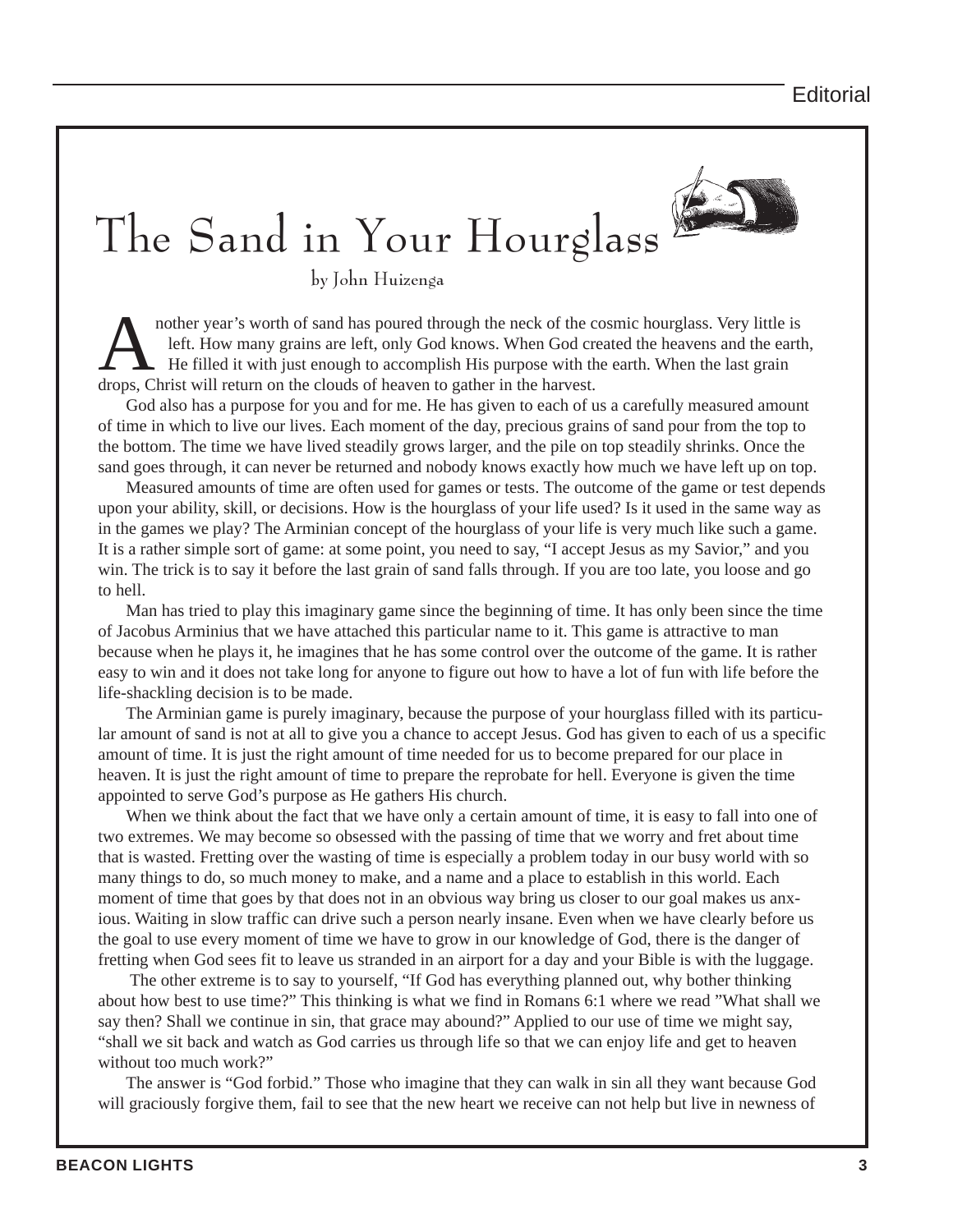life. Those who imagine that they can live a carefree lazy life because God has it all planned out to prepare us for glory, fail to see that God is pleased when we actively seek out that plan and praise Him for His wisdom.

We fail to give God the glory when we get angry at slow traffic and we think our time is being wasted because we fail to see that God has sovereignly planned this for our salvation. We fail to give God the glory when we become careless because we do not actively begin to live out that salvation He has given.

 God has given to us each a set amount of time in which to live. Knowing this, however, is not what motivates us to use our time wisely. Our motivation to use our time wisely comes from the command of God to "work out your salvation with fear and trembling" (Philippians 2:12b). We busy ourselves with our daily work and activities always keeping in mind that God is using all these things to reveal to us His great love in Christ.

When it appears to us that the past year has been wasted with futile attempts at this or that we must not fret and become discouraged. Rather, we need to understand that this was best for us whether we see it now or not. The past year was a part of our salvation and growth in Christ.

If we look back at all the fond memories of good times and look forward to another year of fun and good times with little thought about working out our salvation with fear and trembling, we are missing the true joy of our salvation. Let us use our time wisely. We need not fret about wasting time, and neither ought we let the time slip by with little thought about its purpose. Get busy working out your salvation. Examine your life daily with a time of meditation upon God's word and devotions. See the wonder of God's grace as He leads you each step of the way that He has planned for you. ❖

### Fruitful Branches

Francis of Assisi

by Derek Buteyn

Francis of Assisi was not a great reformer like<br>Luther or Calvin. He did not make any great<br>changes toward the doctrine of the church. Francis<br>of Assisi was an important figure in church history be-Luther or Calvin. He did not make any great changes toward the doctrine of the church. Francis of Assisi was an important figure in church history because of his preaching the gospel to those who had not heard the truths of scripture, and becasue of his love for the poor.

Francis of Assisi was born in 1182 to wealthy parents. His father was Pietro de Bernardone and his mother was Pica. Francis' real name was Giovanni, but since his mother loved France so much she named him Francisco. Francis received a good education but was mischievous and received little from it.

At the time of Francis of Assisi, Italy was not a strong nation. There was much fighting between cities. When Assisi and Perugia declared war against each other, Francis naturally joined Assisi in battle. He was caught and held hostage for a year but was released when a ransom was paid for him.

After Francis was released he wanted to go and fight again. He decided, however, not to fight and instead went to Rome. He spent some time wandering through the city observing the holy shrines. While walking through the streets of Rome, Francis met a leper. He had sympathy for the man and traded his own clothes for the lepers so that he could experience the poverty of the leper.

Many things pressed Francis toward his conversion and people still argue which event it was. One step that led to-

ward Francis' conversion happened when he was still young. He was working in his fathers shop when a beg-

Story Time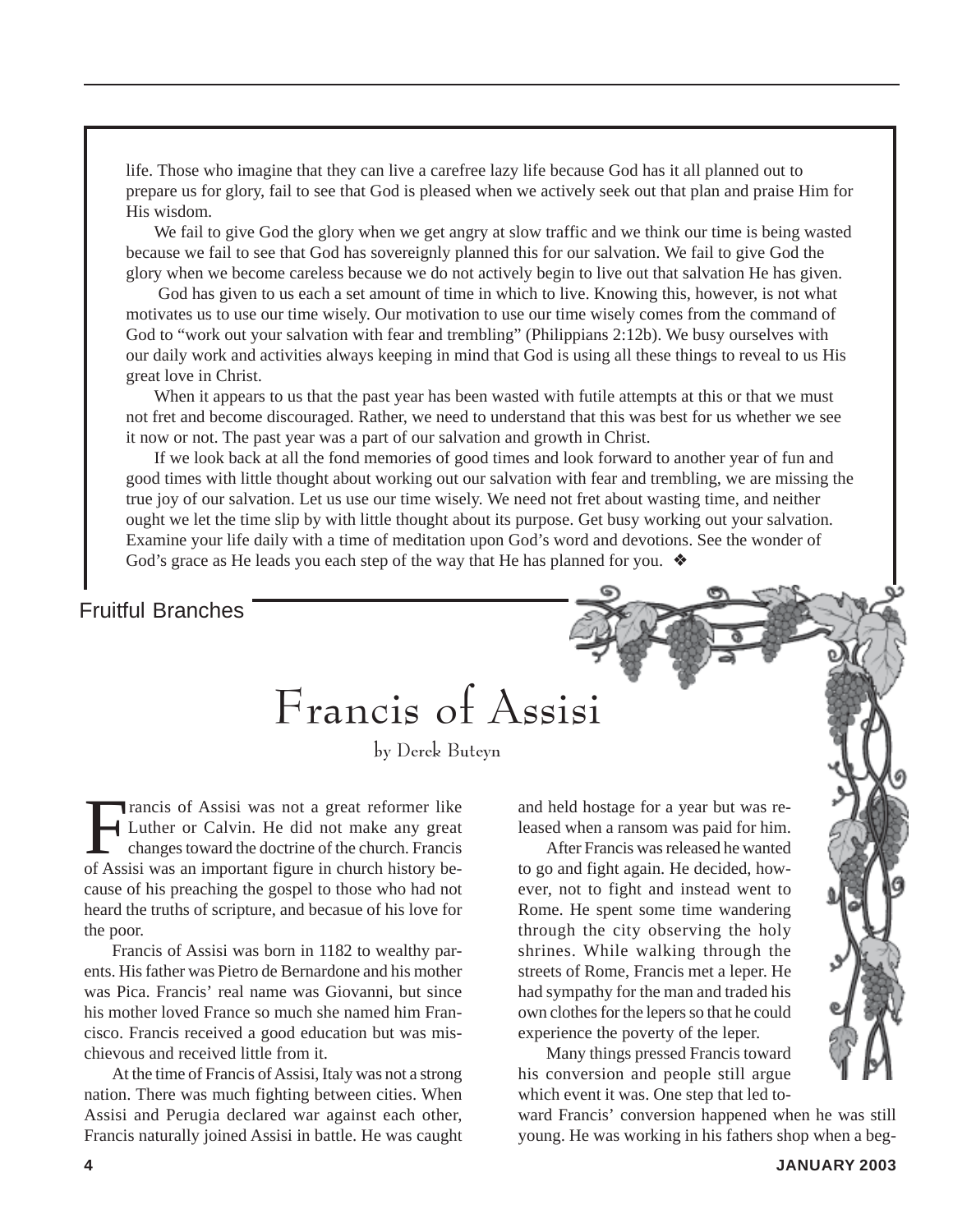gar came to him asking for food and money. Francis's father came to him and told him to get away. Francis replied, "What wouldn't I have done if he had asked me in the name of some great nobleman? How much better should I have received him in the name of God?" Francis then raced after the man and shoved money into the beggar's hand. He vowed that from that day on he would always help the poor.

While praying in the church of St. Damian, Francis believed that he heard Christ speaking to him. He was told to rebuild the house of God. He thought that this meant that he had to repair the rundown physical church of St. Damian. Later he realized that he was called to repair the spiritual matters of the corrupted medieval church.

For his project Francis needed money, which he didn't have. He sold some of his possessions and secretly sold some of his father's possessions as well. When his father found out, he took Francis to the bishop. The bishop accused Francis of theft and ordered him to give the money back to his father and ask for forgiveness. In answer to this Francis stripped himself of his clothing, tossed his belongings into a pile, and told the bishop to give them to his father. When he was walking out, he told the bishop, "Up to this time have I called Pietro Bernardone my father, but now I desire to serve God and say nothing else than 'Our Father which art in heaven'."

After the incident with his father, Francis spent some time with the lepers and lived as a hermit. In 1208 he was listening to a sermon on Matthew 10:7-9 which called people to go out into the world and preach that the kingdom of heaven is at hand. Francis believed this was a call for him to go out and preach and to live a life

of poverty. Francis went and lived at St. Mary of Angels chapel and began to practice asceticism. He nicknamed himself Poverello or "Little Poor Man." For three years he lived as a hermit preaching to the poor. He lived in total poverty, begging for his food and caring for the lepers.

Francis began a monastic order. The first to join him was a wealthy town councilor. After others joined, they named themselves the Little Friars. Upon a request to become a monastic order, Pope Innocent III told them to go preach to the pigs. They did this and came back to the pope with the same request. This time their request was granted. Francis insisted on absolute poverty in the Franciscan order. They were only allowed to do work with their hands. They could not accept pay, or worry about the following day. All that they did not need for that day they were to give to the poor.

When Francis was not preaching or helping the poor, one could often find him in the woods, talking to the birds and squirrels. Francis had a deep love for God and his creation. He expressed his love for God's creation in his poem, "Canticle of the Sun." When he was 44, he died in his favorite church after a life of poverty and preaching. His feast day is October 4.

Although God used Francis in many ways at it would appear that his way of life was very godly, we should not follow his example of fleeing all the earthly things God gives to us. We ought to use the earthly goods that God gives to us to seek the kingdom of God. ❖

*Derek is a member of Randolph Protestant Reforemd Church and wrote this article for a 7th grade Language assignment at Faith Christian School in Randolph, Wisconsin.*

*\_\_\_\_\_\_\_\_\_\_\_\_\_\_\_\_\_\_\_\_\_\_\_\_\_\_\_\_\_\_\_\_\_\_\_\_\_\_\_\_\_\_\_\_\_\_\_\_\_*

Current Issues

# Slim Possibility of Overcoming a Weighty Problem

by Gloria Doezema

I am writing this article because I am aware of the deep suffering and depression that being overweight causes in some people. They actually have a disgusted

feeling of themselves. This can lead to psychological stress. They want very much to lose weight but just can't. Again and again they decide to go on a diet but just can't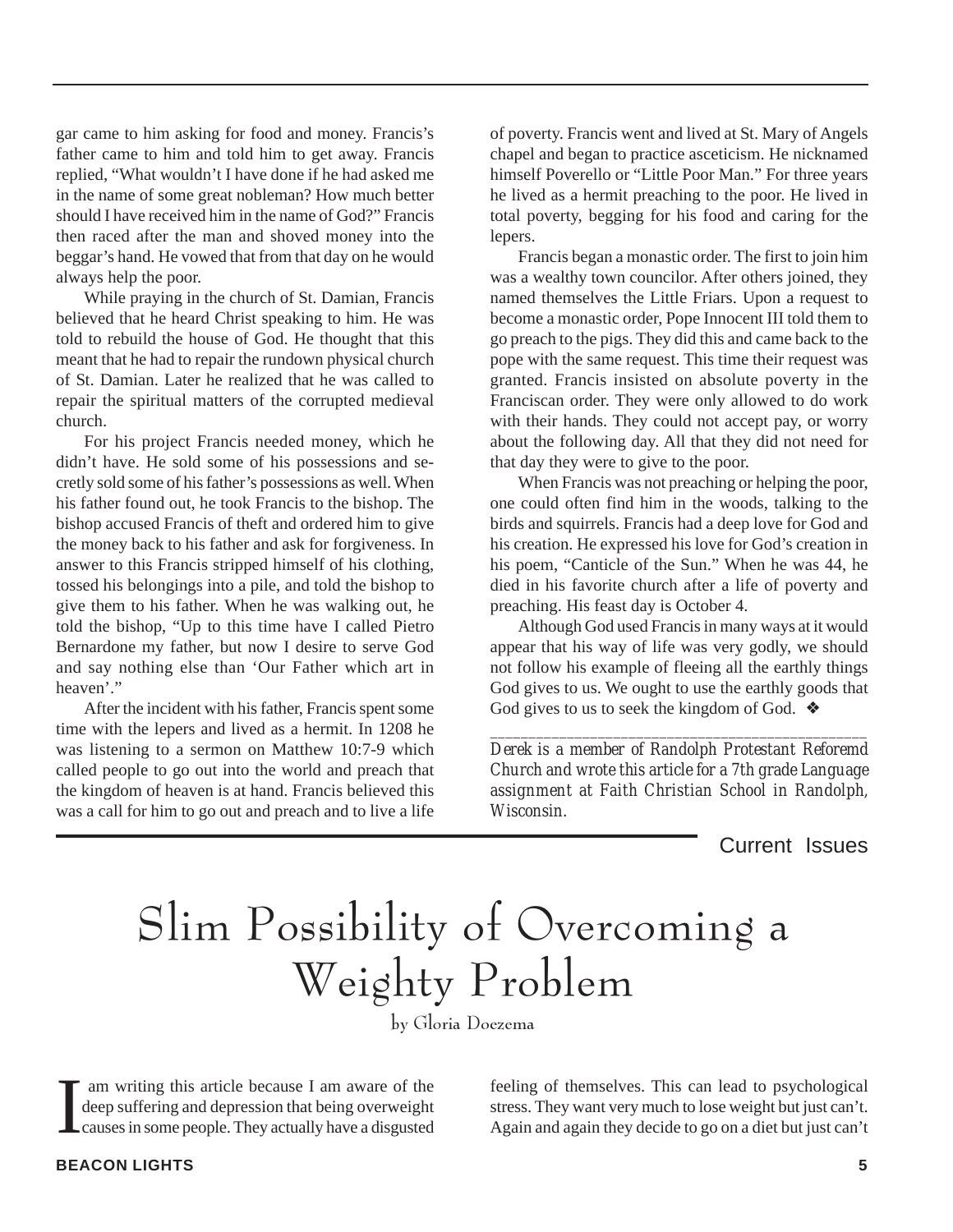stay on it and fail once more.

Some have a psychological problem that causes them to overeat. Others have a low metabolism and can't eat much at all without gaining weight. If a person can eat 100 or 200 more calories than another person this can make a big difference. Exercise may help some.

It is important to try to get this extra weight off as it is a health hazard. It could lead to painful joints, diabetes, hypertension, low self esteem, etc. But to those who just can't get that extra weight off, they should learn to be content—"For I have learned, in whatsoever state I am in, therewith to be content" (Phil. 4:11). "But godliness with contentment is great gain" (I Tim. 6:6). While we are in this world there will be a lot of frustration. Some people are lame or paralyzed, minus a limb, diseased, blind, deaf or other things. Would one of these be easier to deal with than being overweight?

I once knew someone who would actually make a promise to God not to eat when something delicious was tempting her. This is taking advantage of God for superficial things. Some ask if it is all right to pray to God for help with the problem of overeating. We have to consider our motive.

Is our main reason for desiring to be thin so we can look nice? There is nothing wrong with this, but we can make too much of this. Is pride a factor here? "Favor is deceitful, beauty is vain, but a woman that fears the Lord, she shall be praised" (Prov. 31:30). Proverbs 31:10 to end the chapter tells us what is really important for a woman.

Now to those who don't have a weight problem, try to be understanding of someone who does have a weight problem. "Put on therefore as the elect of God, holy and beloved, bowels of mercy, kindness, humbleness of mine, meekness and long-suffering" (Col. 3:12). "And above all these things put on charity, which is the bond of perfectness" (I Cor. 3:14). "And now abideth faith, hope, charity, the greatest of these is charity" (I Cor. 13:13). Children especially can be cruel to someone overweight. This ought not to be.

So let us be content and be thankful in all things. Make the most of what you have. "Let the peace of God rule in your hearts to the which ye also are called in one body; and be ye thankful" (Col. 3:15).

"In everything give thanks for this is the will of God in Christ Jesus concerning you" (I Thes. 5:18).

#### KEEP TRYING!

"Do not be like those whose God is their belly, and whose glory is in their shame, who mind earthly things" (Phil. 3:19). ❖

*\_\_\_\_\_\_\_\_\_\_\_\_\_\_\_\_\_\_\_\_\_\_\_\_\_\_\_\_\_\_\_\_\_\_\_\_\_\_\_\_\_\_\_\_\_\_\_\_\_\_\_ Gloria is a member of First Protestant Reformed Church in Grand Rapids, Michigan.*

### Creation Through the Spectacles of Scripture

| When I In Awesome Wonder     |
|------------------------------|
| The Golden Coast Of Michigan |
| Agates and Oaks              |

by Deane Wassink

Wo of the most beautiful patterns in the creation<br>can be found along the Golden Coast. One is the<br>beautiful pattern of a rock called a Lake Superior<br>agate. The other is the warm and symmetrical pattern of can be found along the Golden Coast. One is the beautiful pattern of a rock called a Lake Superior agate. The other is the warm and symmetrical pattern of the wood grain of the trees.

Lake Superior agates were formed when minerals were deposited in small cavities of soft rock as water perked through the soft rock. Changing conditions caused the minerals to be laid down in a banded pattern not unlike an onion. However, this semi-precious stone has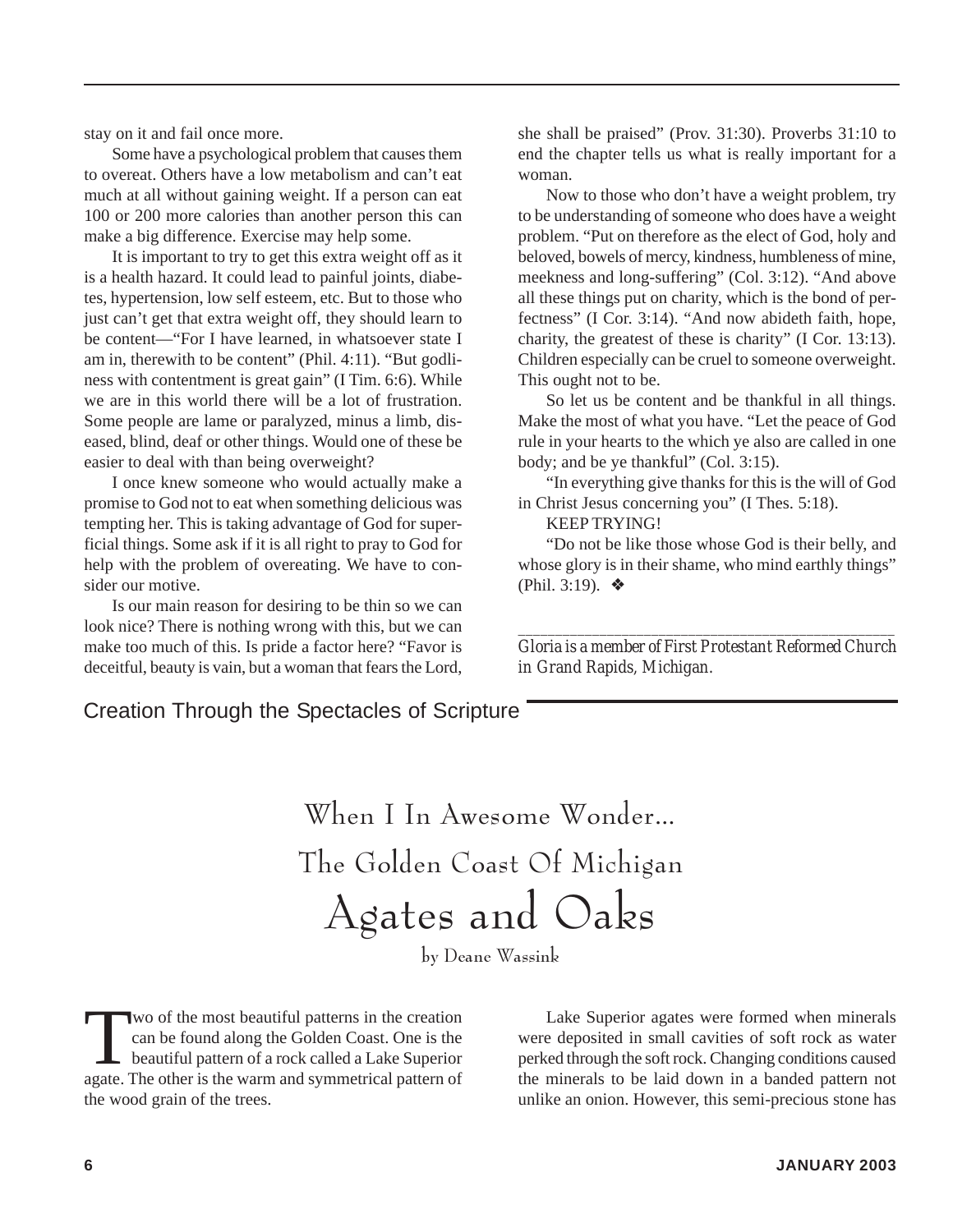a much wider variety of colors and delicate swirls. The outside of the stone doesn't have any particular beauty. Once these rocks are split open the many beautiful designs and patterns are revealed, with no two alike. Often it takes hours of polishing to truly bring out the color and design. These rocks were carried down by glaciers from the area of Lake Superior into the mid-western states and are often found along the shore of Lake Michigan.

The wood grain of trees has similar beautiful patterns with each kind of wood having its own particular type of pattern, though no two pieces are alike. The life cycle of a tree as it goes through the different seasons produces the growth rings of the tree. These rings are affected by the environment where the tree is growing. If you cut sideways through a tree trunk you will find rings like a bulls-eye on a target. If you cut sideways across the trunk, so that you peel off the rings in layers, beautiful patterns of wood-grain are revealed. Each kind of tree has its own particular pattern whether it is oak, birch, maple—or even blueberry wood. Sometimes conditions cause the development of the incredible swirling patterns of buns which are very valuable. It is the beautiful patterns of wood that are celebrated in paneling and high quality furniture making. The soft designs as they are brought out by stain and varnish create a gentle atmosphere when used in room decoration. One would never guess the beauty that lies underneath the bark of a tree.

I have often been struck by the gentle patience of a master woodworker who shapes the wood he has chosen into furniture and sculpture, and a devoted lapidary as he cuts and polishes rocks into items of beauty. A friend who loves to work with agates explained his motivation this way, he said that when he cuts open an agate he is the first person after God to see the beauty that was hidden there. Then, he can display it for others to see and appreciate. That motivation brings glory to the One Who has created these wonders. That motivation, I believe, is what drives the Christian writer, photographer, and teacher who contemplate the creation. How many wonders do most of us pass by every day which should give us pause to glorify our God?

With His fingers the Lord has wrought the incredible symmetry and design of agates and the warm flowing patterns of wood-grain to show the beauty of the order and structure He has created in the earth. If God can so carefully design the rocks and trees, how much more does he carefully shape each one of us.

Each of us has a beauty that comes from the Masters hand. Each one of us reflects our Maker in a special way. If fact, some of the most beautiful insides are surrounded by some of the most unlikely outsides. The point is: with our "beauty" do we serve ourselves or the One who has made us? It is God who takes a sinner and turns him into a saint reflecting His grace and love.

I am struck by the similarities between the work of a teacher or parent who faithfully seeks to uncover the talents and the abilities of the children in his care through much patient labor day by day, and the work of a wood craftsman, lapidary or jeweler. As a parent, I pray for the patience to see and develop the unique talents and abilities God has given to each of my precious children; that my sometimes rough and clumsy handling may not mar their beauty. Then, others might see and glorify God for the beauty He has created in them.

### The Creator's Reflection

Every agate has it's own design. Their swirls and colors are one of a kind. Formed in the dark, completely out of sight; They reveal the Creator when shown in the light.

The life of a tree in reflection is formed; Exposed when a craftsman's work is born. The beautiful patterns to each kind it's own, The Creator's design reflects how it's grown.

Lord help me the special gifts to see, In each of the children You've given me. Help me to see what makes them unique, Then I can help them as their callings they seek.

Make me patient as they sort out life. Make me steady in faith through times of strife. As layer by layer built up they form, A reflection of God's Son to us born. ❖

*\_\_\_\_\_\_\_\_\_\_\_\_\_\_\_\_\_\_\_\_\_\_\_\_\_\_\_\_\_\_\_\_\_\_\_\_\_\_\_\_\_\_\_\_\_\_ Deane is a member of First Protestant Reformed Church in Holland, Michigan.*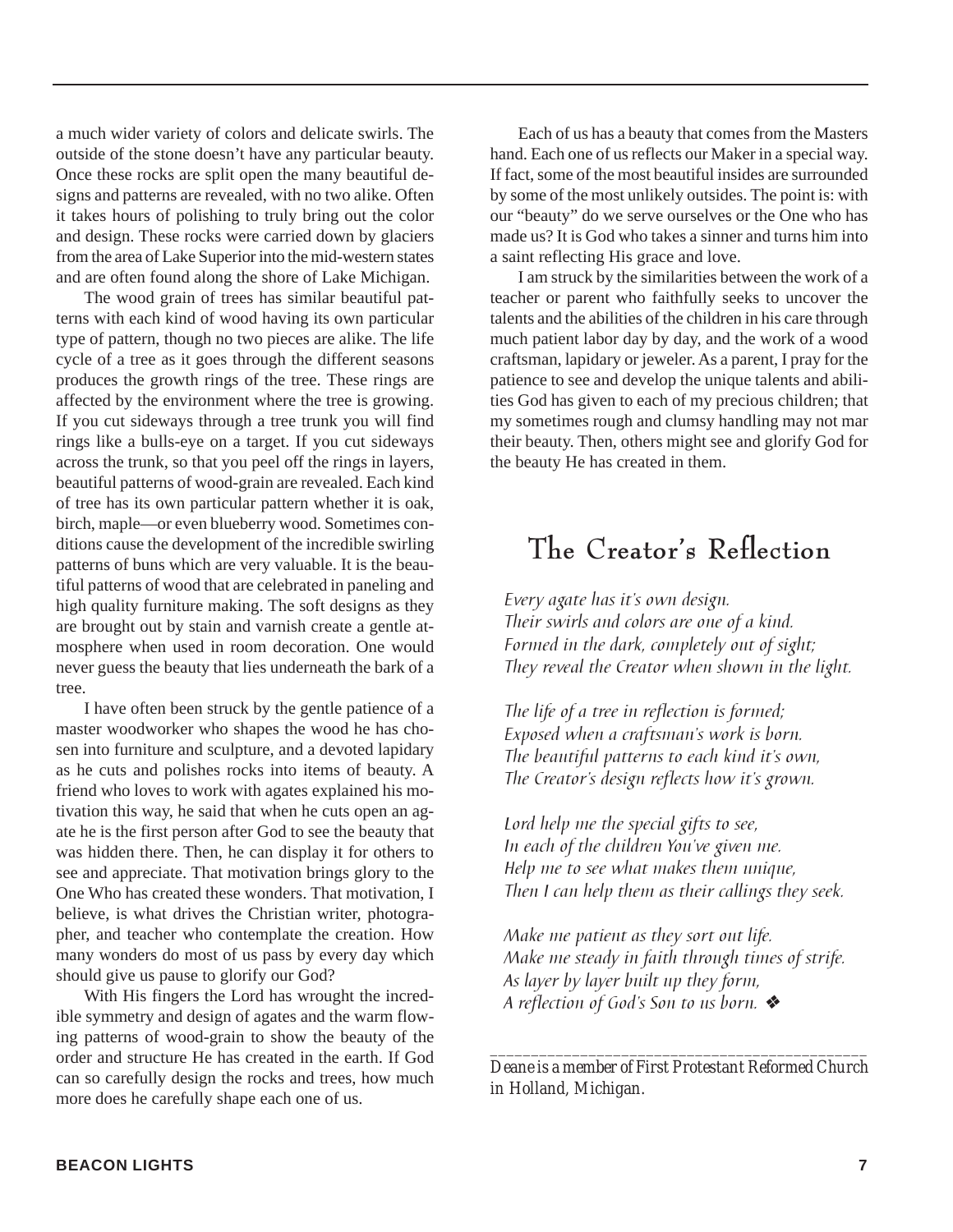Gem of the Month

### God's Watchmen

Watchmen, Watchmen, that guard the truth, From every evil turning, Take courage from God's Holy Word, All modernism spurning,

For wolves among the sheepfold Would slay and rend and tear The Church of God's own people, For they would lay a snare,

Of half truths, human gospel Designed by Satan himself To seek to change God's Holy Word The Bible gathering dust on the shelf.

After all they say, "nothing changed" "All things continue as ever before" And in their ungodly foolishness God's word they disdain and abhor.

What cunning ways and devious The devil does employ. He even deceives himself That God's counsel he can destroy.

So watchmen guard the word well From all the "isms" turning Arminianism, Modernism, Humanism, etc. And those of "higher learning"

Who seek to make MAN God And do away with election Thinking that man in his own strength Can seek his own perfection

But God always keeps His watchmen To guard His Holy Word And His faithful watchmen Keep watching with the Sword.

The Sword of the Spirit, The Word of God. In this he will not dissemble, For even the devils know His Word And in its presence tremble.

Sound the warning, loud and clear. Oh, Watchmen sound the warning That evil ones are found within The Church of God's own choosing

That they may soon be rooted out That she may be kept pure. And ever study the Scriptures To make her calling and election sure.

Not resting on her laurels And ever the spirits trying Rightly dividing the Word of God, And never God's truth denying.

Then a crown of double honor, O good and faithful one, Is given unto you that day In the presence of the Son.

Jannet Moore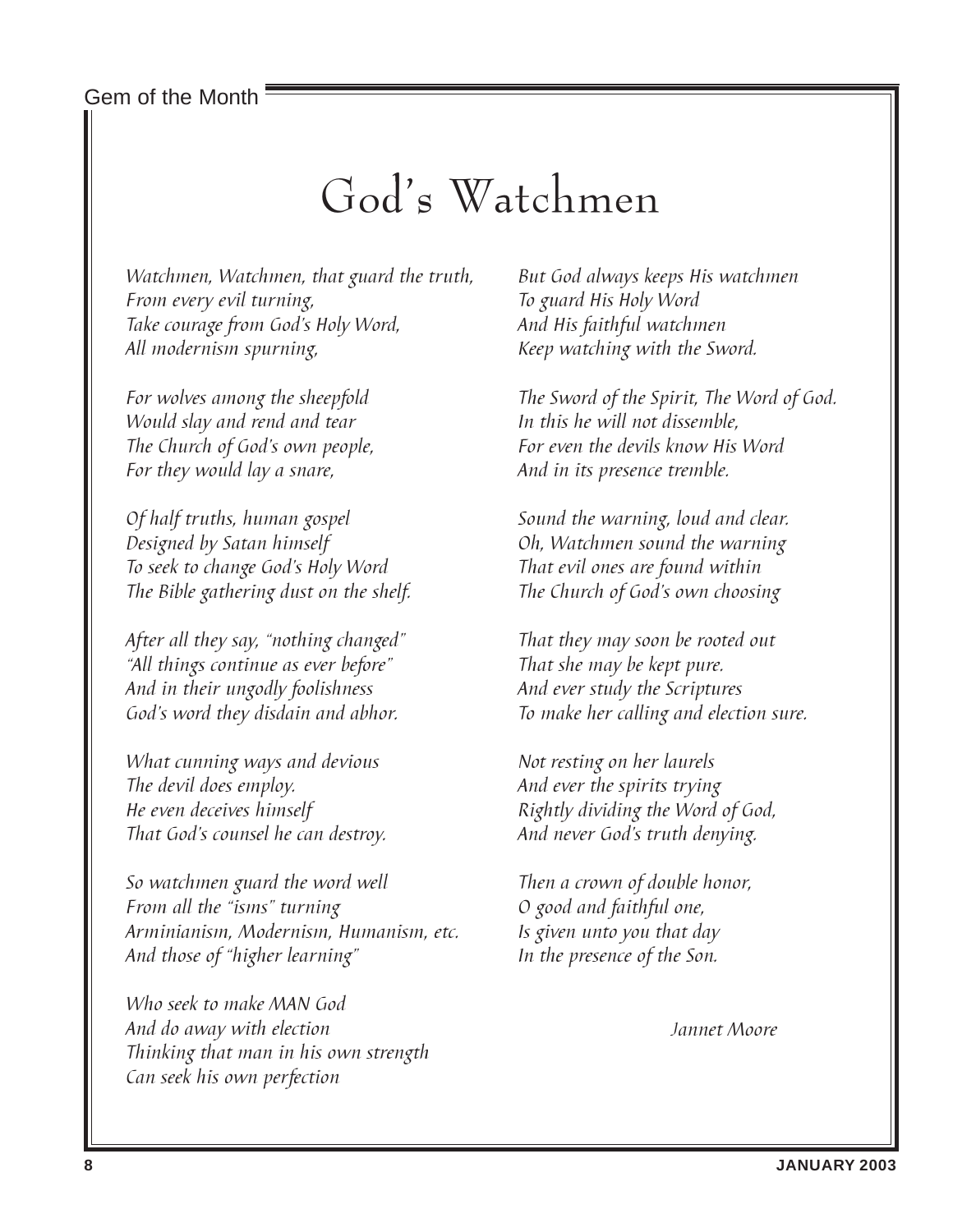# Watching Daily At My Gates

by Chester Hunter

#### January 1 Read I Peter 1:1-5

We should read this greeting from Peter to those addressed quite often. This is because Peter is addressing these words to us. We are strangers in a strange land. We are scattered throughout this world. Did we act like that last night? Were we different? Did we carouse with the world or pray with the saints, "Come quickly Lord Jesus?" Did we give gratitude to God for our election, sanctification, and redemption? Did the words "Blessed be God" come from our lips in the night hours? We need to hear these words often so that we ponder our incorruptible inheritance. That inheritance is not here; we are strangers here. Sing Psalter 29.

#### January 2 Read Read I Peter 1:6-12

After considering the fact that we are strangers, Peter addresses the reality of the suffering of the child of God because he is a stranger in a strange land. God's people have suffered on this earth (review the life of the Biblical saints as well as the reformers) and will suffer up until the time that Christ returns. For what do we suffer? We suffer for salvation. We might ask, "Is it worth it?" Peter seems to think so. He says that it is "more precious than gold," "inquired into by the prophets," and "looked into by the angels." Is your salvation this precious to you, people of God? Are you suffering for it? Or do you try to not be a stranger so that you do not suffer? You cannot have both. Sing Psalter 329.

#### January 3 Read I Peter 1:13-16

A hymn writer penned the words, "Take time to be holy." These words are not Scriptural. Scripture says "Be ye holy." There is a huge difference. Taking time to be holy implies that there are times when you do not have to be holy. "Be ye holy" is a command. We must always be holy because this is the will of our heavenly Father. Being holy means we do not return to the lusts of the flesh. Being holy means that we do not try out the lusts of the flesh. Being holy means that we must walk a sanctified walk; being enabled by the Holy Spirit to glorify and praise God in all that we do. Be holy tonight, young people as you seek entertainment. Help your children and young people to be holy, parents, by bringing them up in the fear of the Lord. Sing Psalter 76.

#### January 4 Read I Peter 1:17-21

Today is preparation day. For the working man, we may say that it is a day to catch up around the house and the yard. Children and young people may look at is a day to be free from the confines of the school room. But today we must prepare for calling upon the name of our God on the Sabbath. We must prepare ourselves to give thanks for our redemption wrought by Christ on the cross. We must see that this day is to be used for looking toward the day that we prepare for the eternal Sabbath. This does not mean that this is a holy day like Sunday. The Fourth Commandments tells us that we must labor for six days. But we must also be ready for the Sabbath. We must make sure that our week is ended in a way that prepares us for the Lord's Day. Sing Psalter 112.

#### January 5 Read I Peter 1:22-25

Notice the two aspects of the Word that are preached unto us. First of all we have the Word of the gospel which is salvation by faith alone. We must hear this Word in every sermon that is preached. If we do not hear Christ something is wrong with the preaching **or** with our hearing. Secondly we must heed the commandment to love our neighbor. This is a necessary result of the preaching. As we take up our daily lives tomorrow are we consciously thinking about loving the brother? Children and young people, is this your desire as you return to school? Men, will you earnestly seek to love those who are employed with you or by you? We must not only hear Christ's love, we must live in Christ's love. Let us seek to do that each day of our lives. Sing Psalter 278.

#### January 6 Read I Peter 2:1-5

In these verses, Peter travels from the doctrinal to the practical, though, as we know, there is not a real separation. Practice is doctrine, and doctrine is practice. After putting off the old man of sin and taking on the clothes of righteousness, what then? We must seek the pure Word of God all of our lives even as a baby seeks the mother's pure milk. We do this because God has made of us His church. We are not dead membes in that church but rather living members. We do not sing the songs of Zion lifelessly. We praise Him with our whole being. Our conduct with those around us must show that we are a living stone not a rock of offence. Sing Psalter 333.

#### January 7 Read I Peter 2:6-10

We see that Peter is speaking to people of God who know the Scriptures. In other words, he is speaking to converted Jews. But we also see that he is speaking to converted Gen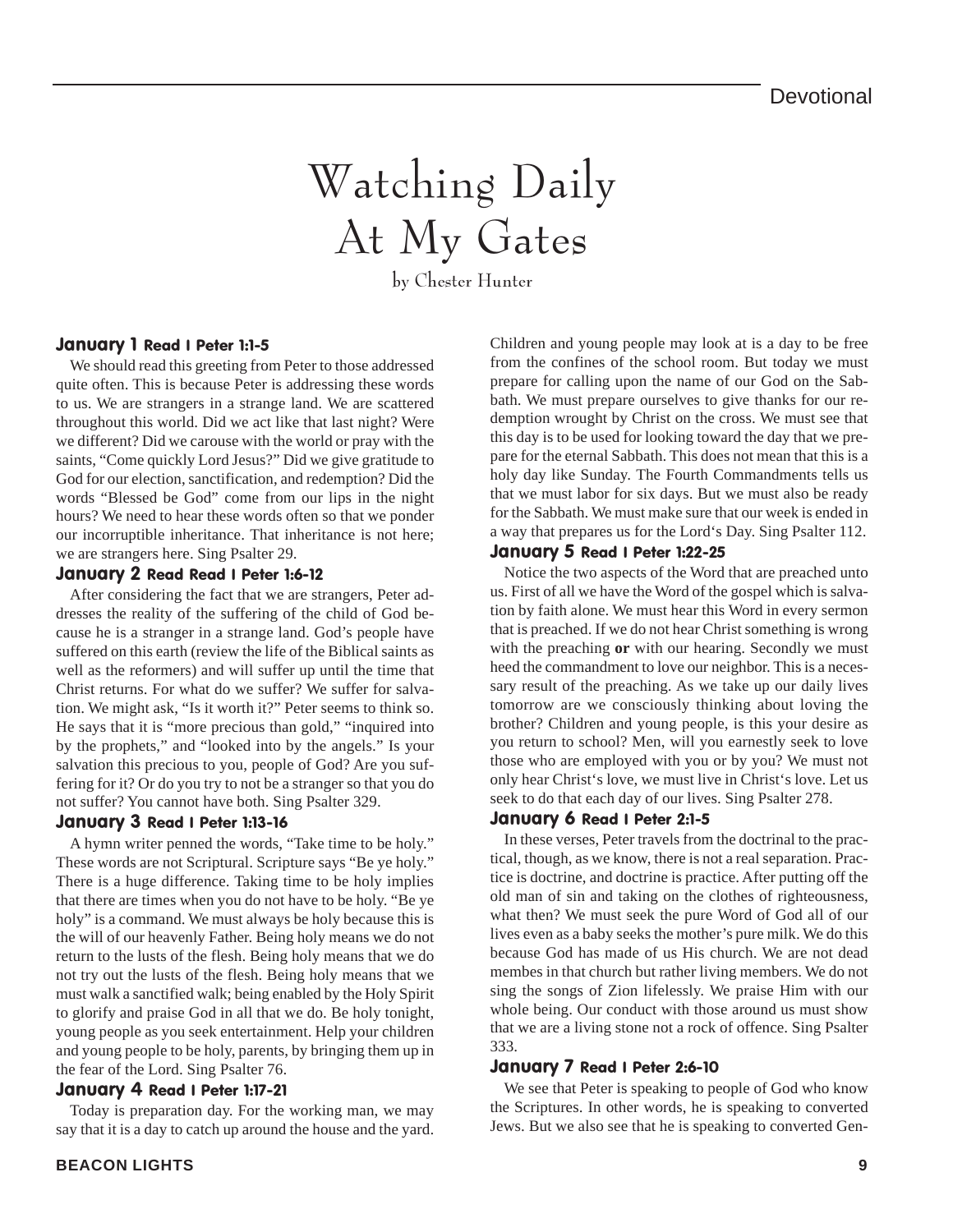tiles. God's Word today still comes to both kinds of people. We, the people from the line of the covenant, must not be surprised when someone uses Scripture and we do not seem to understand him. We also must see the calling to preach the gospel to the nations. God's church is made up of people from many backgrounds and walks of life. We have been called into a marvelous light. Do we hide from that light? Do we hide our children from that light? Sing Psalter 320.

#### January 8 Read I Peter 2:11-17

Is obeying authority a difficult thing? Children, do you have a problem keeping rules, whether they be your parents' rules, your school's rules, or anyone else's rules whom God has put in authority over you? Young people, do you have trouble with this idea? Parents and other adults, what about us? What is our attitude to those in authority—the boss, the policeman, the consistory? Do we ignore those whom God has put in authority over our lives. The Holy Spirit indicates that this is a necessary part of the life of the Christian. Peter was writing in an era in which the government was openly antichurch, but yet he says "submit." Let us make this our desire and goal in our every day life. Sing Psalter 223.

#### January 9 Read I Peter 2:18-25

Peter continues the thoughts about obeying those in authority. He also continues the thought of doing that when the authority is antichristian in nature. He speaks to those whom God has made slaves to wicked masters. He speaks to those who had to endure abuse unjustly. He calls them to suffer patiently for Christ's sake. This is what we must do. We must learn to suffer patiently for Christ's sake even when we are doing good. Peter gives us the example of our Lord Jesus Christ himself. Reread Isaiah 53 if you need to. Go back over the life of Christ and realize that the example of Christ which we must follow is to suffer patiently for following Him. Sing Psalter 341.

#### January 10 Read I Peter 3:1-7

In these verses the Holy Spirit teaches us how to act as wife and husband within the place God has put us. Some would think the truths taught here are old-fashioned, out-ofdate, and not relevant to today's life style. Is this your feeling, people of God? Do we want wives who are other than those described here? Husbands and young men, are you a tyrant over her given to you by God? Marriage is honorable, God has used it to show us our relationship with Him. Each of us must be the husband or wife found in these verses. Young people, do not get caught up with this world's marriage philosophy. It is fraught with evil and will lead to sadness. Sing Psalter 360.

#### January 11 Read I Peter 3:8-13

The words of these verses need to be read each day and taken to heart. To have compassion for the brother or sister in Christ is a very admirable thing. But because it goes against the world's "I'm number one" philosophy, it is not often adhered to. Children, are you caring at school? Young people,

what about you? Do you scorn those who are not part of your "group"? Adults, what kind of example do you give our children and young people? As we see this sin is often carried out by the tongue. We may think we do this in secret, but the omniscient God knows our sin. Let us strive to love one another and in loving one another love God. Sing Psalter 371.

#### January 12 Read I Peter 3:14-17

People of God are you ready to give an answer of the hope that lieth within you? Are you willing to tell someone of what church you are a member when you know that that will bring scorn upon you? Children, do you tell other children that you will not participate in their sins because God will not allow it? Young people, do your friends know that you believe in God by the life you live when you are among them? Adults, what do you teach your children about God's laws with a movie pouring from your television or VCR? Yes, these are a lot of questions. They need answers. We must know that the only way to give an answer is by having the Word of God in our hearts. This takes study, and this means to put away the world's entertainments. We can begin today to be ready to give an acceptable answer before God. Sing Psalter 185:1-5.

#### January 13 Read I Peter 3:18-22

People of God, do you experience the comfort wrought for us by Jesus Christ? Quite often this is the testimony of the elderly as they wait for God to prepare their place in heaven for them. They can wait in patience because they know that He will fulfill what he has promised. But what about the not so old? Children, young people, other adults, do we wait with patience comforted by Christ's Spirit? At Pentecost He sent to us the Comforter. Let us wait patiently on His way in all of our busy lives. Even though this world is busy and we get wrapped up in its busyness, we have comfort to know that Christ is in heaven for us. Sing Psalter 185:6-9.

#### January 14 Read I Peter 4:1-5

Young people do you walk an antithetical walk? That is, do you walk as someone who is in the world and not of the world? Do people who see you know that you are a Christian, and are not left scratching their heads because of some of your actions? This is what these verses call you to do. Earlier in the book we were told that we were a peculiar people. Do we show that? Jesus did, and He would have us to do that too. We must not be found taking pleasure in the world's wicked entertainment. We must be known for a Christian walk and lifestyle. Parents, is this how you are leading your children? Sing Psalter 120.

#### January 15 Read I Peter 4:6-11

Two weeks ago we celebrated entering a new year. This meant that we were another step closer to the final judgment. Peter wants us to consider our lives with the final judgment at hand. He wants us to remember that we will face our Savior at the end of time. As we remember this we see that it should affect the way we live our lives. Yesterday we saw one side of a sanctified life; today we see the positive. How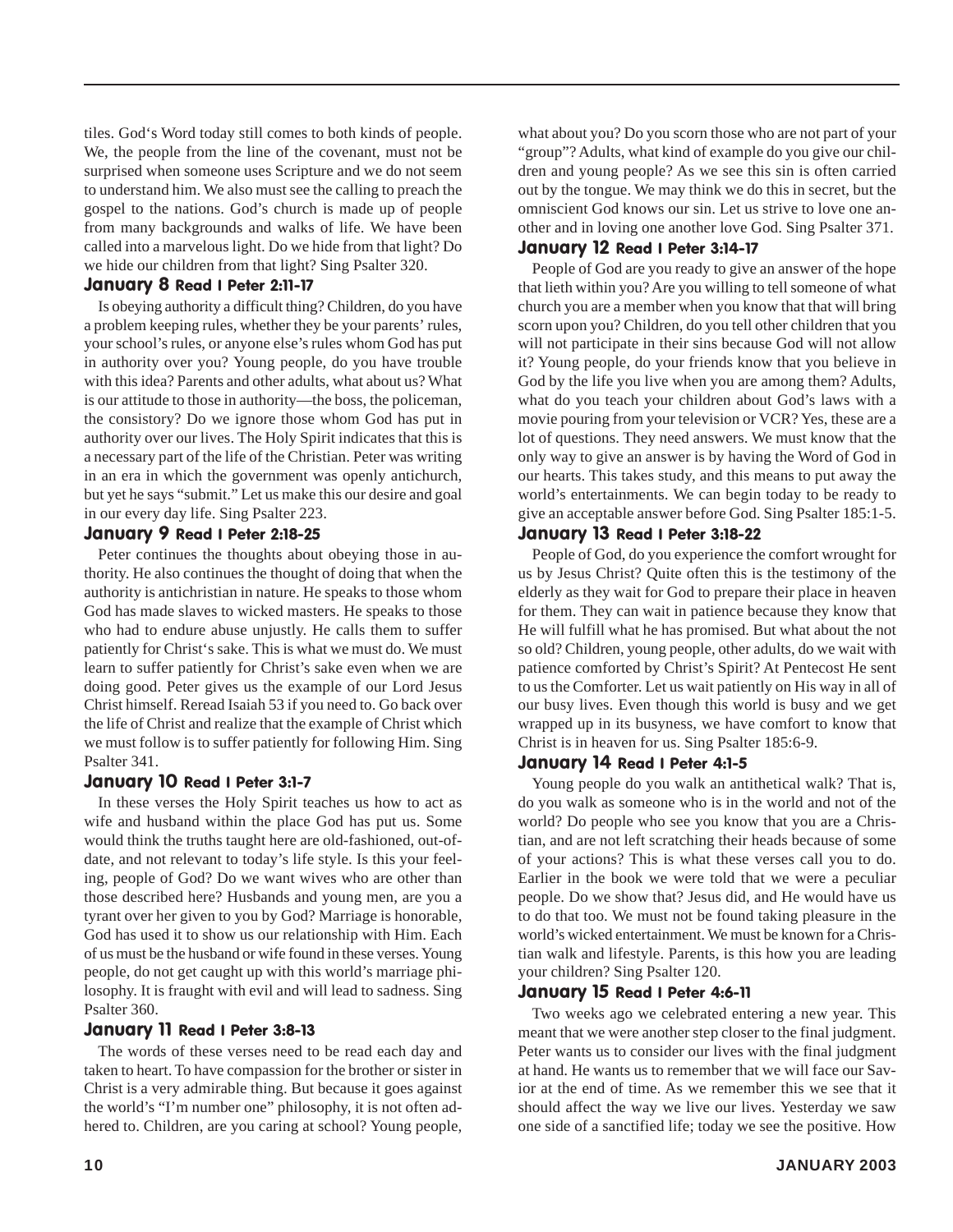do you treat fellow saints, people of God. Are you hospitable to them? Are you kind to them in school, children and young people? Do you see their needs and try to meet them? Do you use your gifts and talents for God's glory among His church? Are you ready to face His judgment in this matter? Sing Psalter 28.

#### January 16 Read I Peter 4:12-19

In the past few days we have been discussing the coming day of judgment. This day will come not without its difficulties for God's people. Before Christ returns we will suffer persecution for our faith in Christ Jesus. Are you ready for it? Are you willing to face it? Will you be persecuted our will you escape it by hiding your faith? The Holy Spirit is holding these things before us in order that we may learn to watch and ready ourselves for Christ's return. We must be willing to suffer, having the faith that Christ will care for His own as He has promised. Are we ready, people of God? Are we willing to die for the faith delivered to the saints? Let us pray for the grace to live in the last days as true children of Jehovah. Sing Psalter 103.

#### January 17 Read I Peter 5:1-5

Peter begins this chapter with an exhortation to elders that they be faithful within the office to which they are called. After doing this he admonishes those who are under the elders to submit to them. This submitting like all the submitting upon this earth is because it is God's commandment. God gave to us elders to have oversight of our spiritual lives. How do we receive them? Young people, are you respectful in speaking to or about your elders? Is it your desire to submit to them even as you confess your faith before them? They have a weighty responsibility concerning you. We must submit to them as they are ministers for good in our lives. Sing Psalter 49.

#### January 18 Read I Peter 5:1-7

I wish to call your attention to the seventh verse. After reminding us about the duties of elders, Peter again calls us to humble ourselves before God in this life. Sometimes we feel that the cares and burdens God places on us are too much for us to bear and we lash out at those in authority over us. God then reminds us to cast our care upon Him because He careth for us. Notice the words here. Not He will care for us or He did care for us. He careth for us! These is present tense. This means He cares for us in whatever circumstance He places us. People of God, we need this admonition. We cannot do anything of ourselves. Let us cast our cares upon the One who cares for us. Sing Psalter 5.

#### January 19 Read I Peter 5:8-14

Peter continues his series of commands with "Be sober, be vigilant." These two commands go together. You cannot be vigilant if you are not sober. Sober means to be watchful, alert in spiritual things. There is a connection to the sobriety of not giving ones self to alcohol. If we wallow in earthly pleasures, we will not be sober, watchful, and vigilant over our spiritual lives. We learn to be sober as we listen to the preaching of the Word today. We need to be sober because Satan lurks around us all of the time seeking to make us fall and bring despite to the faith. This is not something that we face alone. Our brothers, too, are afflicted by Satan. Let us make use of the communion of saints to fight our common foe. Sing Psalter 362.

#### January 20 Read I Peter 5:8-14

In the final verses of this chapter we find a comforting doxology and a testimony that our standing in the midst of affliction in hope is not ours alone, but saints all over the world face the same dangers. God has given to us those of like faith. Let us not forget our brother no matter what his race or nationality. Let us pray for one another and bring the needs of all of God's people before the throne of grace. While this epistle emphasizes hope in affliction it has much comfort for us. Take the time and read it again often. Sing Psalter 369.

#### January 21 Read II Peter 1:1-8

In the Peter's second epistle to the saints on this earth he again focuses on life on this earth. He again reminds us that we are called by God and that the way of salvation is only in Him. Because of this election we have received many precious promises. Because of these promises we have the assurance that throughout our life no matter what the difficulty we can prevail through Christ. In the last three verses of this section, Peter shows us how the way of the life of sanctification must go. It would do will for us to examine each of the characteristics of this life. The end of this life is a fruitful life on this earth and a blessed eternal home in heaven. Sing Psalter 25.

#### January 22 Read II Peter 1:9-15

Peter continues in the examination of the Christian's assurance in this life. How can we be assured that we are truly a child of God? What about our doubts? Does verse ten call us to salvation by works? These are important questions. The testimony of Scripture is that salvation is by faith alone. Peter had to learn this the hard way as he was sinking into the water and into his own despair as he denied Christ. Now Peter, like Paul, can tell us that assurance comes in exercising the faith that is freely given unto us. Peter encourages us to live the life of sanctification which follows our justification. Let us take heed to these things and walk in the salvation to which we are called. Sing Psalter 234.

#### January 23 Read II Peter 1:16-21

People of God, what do you believe concerning the Bible? Do you believe that it is completely true or only partially true? Do you believe that it is the Word of God or just some of Paul's thoughts? Are you willing to die for it, or will you easily let it go to save your life or life style? Even in Peter's day the inspiration of Scripture had been called into question. He had to defend this truth against those who would call into question the Bible's veracity. Many would take our Bible from us and give us another one containing man's words or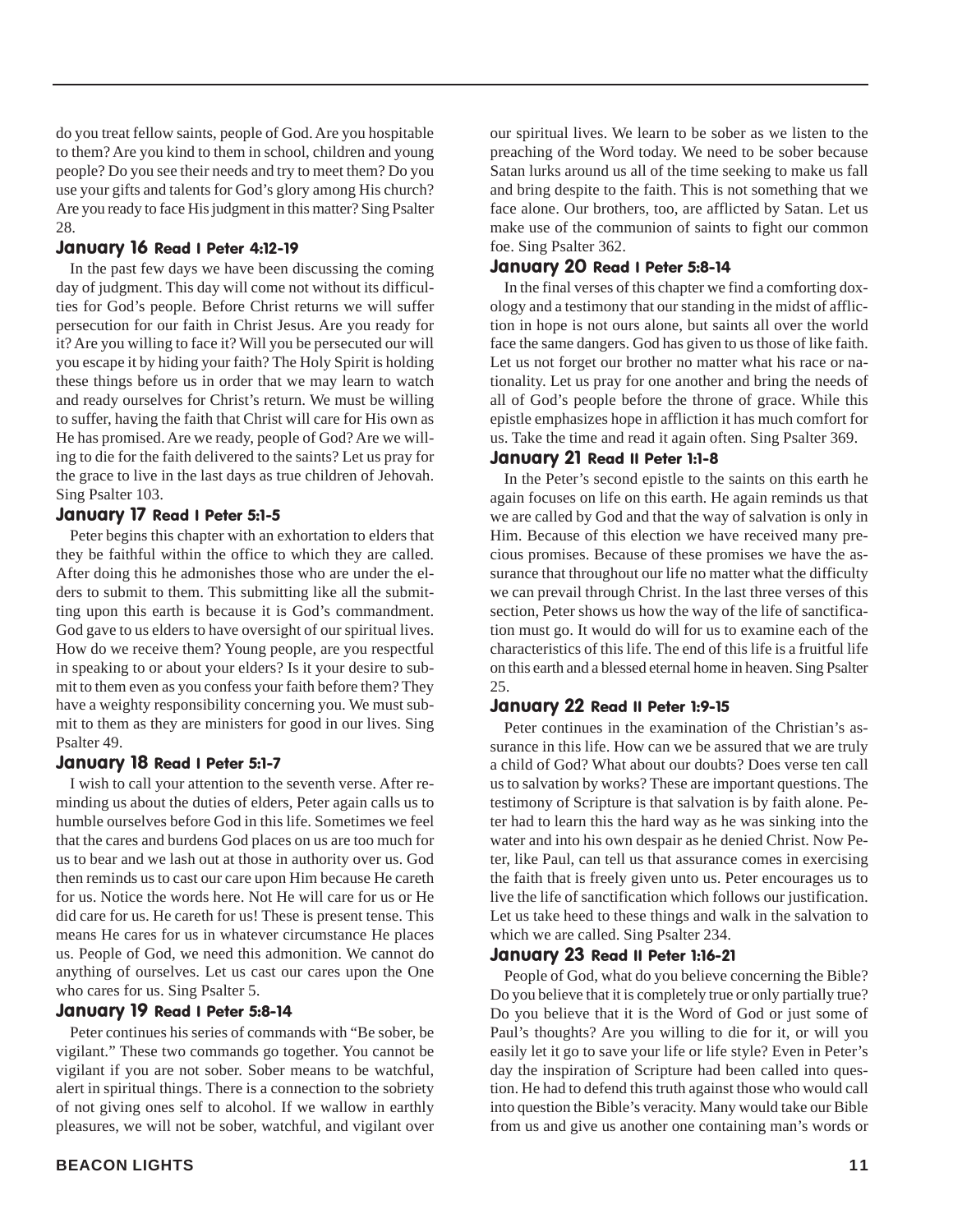thoughts. Be not deceived people of God. Hold that Bible precious. Do not depart from the doctrine of inspiration, for to do so is to leave your inheritance. Sing Psalter 325.

#### January 24 Read II Peter 2:1-5

Here we see the reason that we must hold the Bible precious. There are those who would turn us from the faith. There are those that would try to take from us the faith once delivered to the saints. We need to be able to recognize heresy for what it is. This can only be done if we know the truth. We can only know the truth if we study the Bible. We see the end of those who make a mockery of God's Word. We must not fall into their traps. We must be ready to give an answer to the hope that lies within us. Let us pray for the grace to be delivered from the temptation to change the Word of God into the word of man. Let us pray for the preservation of the saints in this evil time. Sing Psalter 182.

#### January 25 Read II Peter 2:6-9a

What a comfort it is to know that God will deliver his people out of temptation. Oh, chastisement will come to those who put themselves in temptation's way. This is plain from the history of Lot. But God is gracious to His people and will lead them out of temptation and deliver them from the evil one. Temptations will increase many-fold in this life until the great tempter comes and asks us to take the mark of the beast. Will we be ready to stand? Will we be found faithful when Christ comes again? Let us pray for that grace. Sing Psalter 202.

#### January 26 Read II Peter 2:9b-16

The second part of verse 9 deals with the other half of judgment which Christ will bring upon the world. First of all we have the judgment of the righteous that we will be delivered from sin. Now we have the final judgment upon the evildoers on this earth. As we read their description we see that if it were not for grace it could be us. We fall into the same sins as the vilest man on this earth. We see this picture of judgment for our edification as well as our comfort. We must avoid sin and walk in the newness of the life of Christ. Let us pray for this grace in our lives. Let us not forsake the right way today as we go to God's house and worship Him. Sing Psalter 13, verses 4-7.

#### January 27 Read II Peter 2:17-22

Peter continues to expose those who bring false doctrine for what they are. This is not very popular in the day in which we live. The favorite doctrine is love all men and say nothing bad about anyone. Peter would have trouble getting along in this world, wouldn't he? What about us? Do we try to get along, or do we expose false doctrine for what it is? Antichrist will find room for everyone in this world except for the people of God. We must prepare ourselves for the last days when being popular will mean to hide the faith. Let us prepare ourselves by knowing the truth and ask the Holy Spirit to be with us even as Christ promised us. Sing Psalter 266.

#### January 28 Read II Peter 3:1-4

As we prepare for the last days, we will see that even among the church world today the idea of last days is not popular. In much of the world the idea that God will destroy this place is scoffed at. It is thought that we can redeem this world and make it a place with no suffering. This is Satan's goal with the child of God as well. He used the lie in Paradise and he will continue to peddle that lie in the church. If he can discredit God in our eyes, he will lead us to hell. We must stand strong in the evil day. We do not need to worry, however, because Christ has sent to us the Spirit, the Comforter. Let us rest assured in His promises that He will keep us to the end. Sing Psalter 143.

#### January 29 Read II Peter 3:5-9

People of God, do you doubt the promises of God? Are you tempted to fall in with those who say that God will not destroy this earth? This is a grave mistake. Those who mocked as Noah was building the ark were left outside as the water rose around them. Those who mock the promises of Christ will feel the fire which destroys this world as well as the eternal fires of Hell. God will come when this world's cup of iniquity is full. He will come when every elect saint has tasted of the grace of repentance. Let us find comfort and strength in this promise and let us watch earnestly for the day of Christ's return to this earth. Sing Psalter 241

#### January 30 Read II Peter 3:10-13

We sing in Psalter 200, "Christ shall have dominion over land and sea, earth's remotest regions shall His empire be." This is our hope as we wait for the day in which He will return. No matter how many governments establish themselves over this world, we know that Christ the king of glory is coming. The looking for Christ's return is not an idle looking. This is the active looking of those who await dear ones to return from a trip. We have been given His Word to tell us what we must do and how we must watch. We must search the Scriptures daily to see what we must do as we wait. We must also pray that He will come quickly. Sing Psalter 58.

#### January 31 Read II Peter 2:14-18

As we come to the end of our examination of these two letters to the saints, we, too, must be diligent in our lives. We must be diligent to learn, study, and use the truths of God's Word to us in our lives. We must have confidence that He will preserve us even to the end as He has promised. We must mark those who would lead us out of the way and have no fellowship with them. Finally we must grow in grace so that we have the knowledge to give to God all the glory that is due His name. As we do this in this life we will be more assured that we will glorify Him in heaven. *Sola Deo Gloria,* as the reformers confess; glory to God alone. Sing Psalter 53.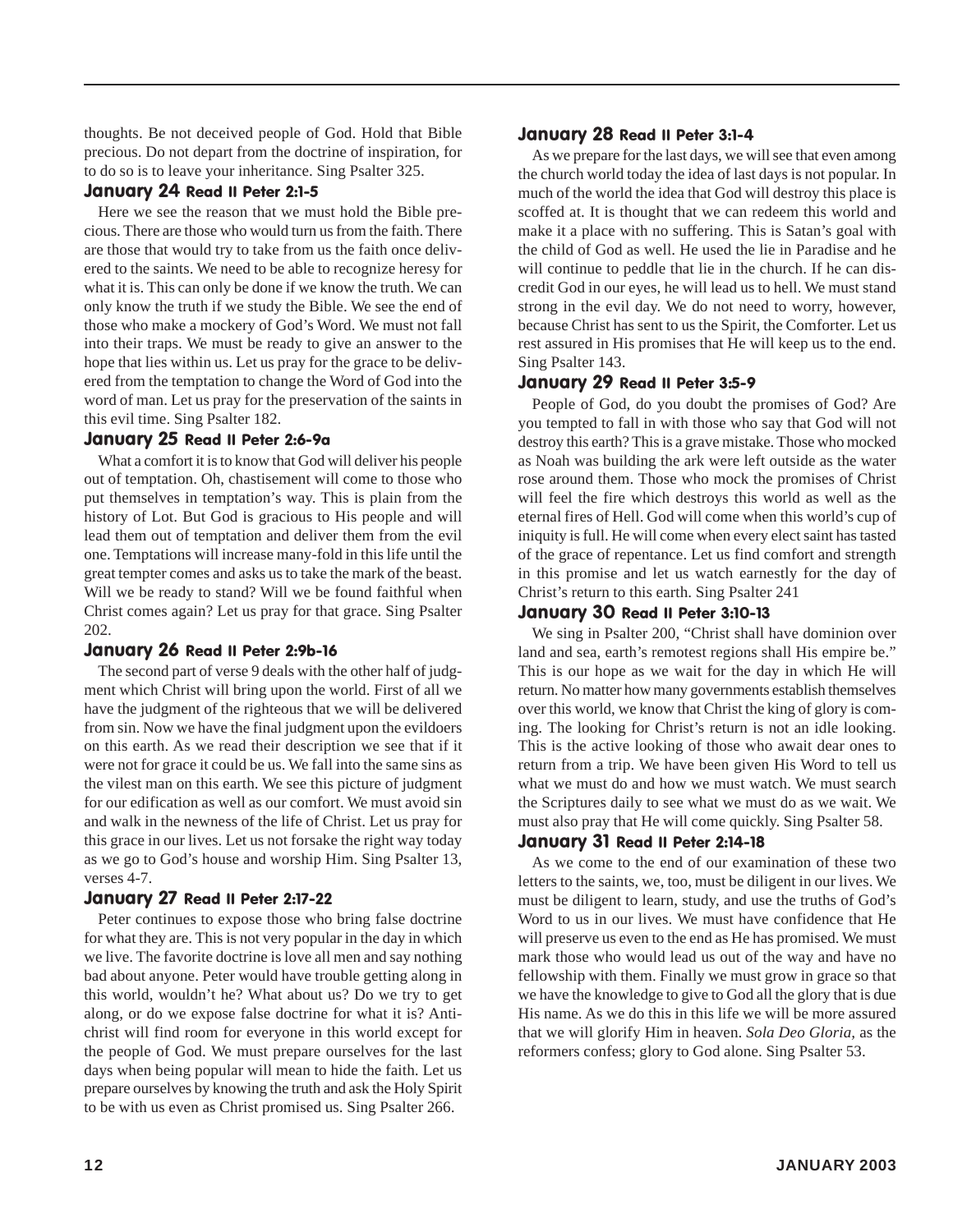## Proclaiming Joy

by Melissa Van Baren

Tow do you feel when someone gives you some-<br>thing? Not just anything, but something you<br>DESPREATLY need? Most of us don't even thing? Not just anything, but something you DESPREATLY need? Most of us don't even know what it means to desperately need something. Most of us are quite well off. A good portion of us have never *truly* felt a *need* for something—or have we?

Let's think back to the Depression Age. This was a time where people were in GREAT need of things to keep themselves and their families going. Many of us have heard the stories of what they went without because they didn't have the money.

Just think now how they would have felt if not only did someone take a group of them from their present state, but gave them clothing and fine linens: silks for beautiful dresses, brand new leather shoes, an abundance of food, tables and tables of wonderful pastries and tasty morsels of meat. The clothing that was given was not left over in the closets. It was not clothes that no longer fit, but dresses and suits fit for queens and kings. The food was not just a loaf of bread for a day but enough food to feed an army!

How do you suppose that would have made these poor families feel? Thankful? Joyful? Excited? Perhaps they would even exalted the person to a certain degree and regard that person with awe.

My friends and fellow Christians, God has done such a wonderful thing to us! God has pulled us from the depths of sin and has put us in a place crowned with everlasting life and glory! WHAT A THOUGHT!

We don't often see this and lift our voice in praise to God. We tend to mumble through our Psalms and Psalter singing, our mouths barely open, when our first reaction should be *excitement* and *yoyfulness* and *thankfulness*! These are all words to show that our hearts are OVER-FLOWING with love for the Savior Who did this for us! It should be so that our hearts want to *BURST!* You should want to *shout* for joy to sing His praises. What a horrible thing if we should not want to do such a thing or use our mouths in ways to praise our Savior. It would be just as

if those people from the Depression age had not expressed their gratitude to that person that gave them all those things. What a sad, sad thing! Almost as if a slap in the face.

The Psalms speak mightily of God's people showing praise to God for all that He has done. A few examples are as follows:

"Ye righteous, in the Lord *rejoice*: 'Tis comely that with *joyful voice* God's saints His Name should *praise*. With harp and hymn of *gladness* sing, Your gift of sweetest music bring, To Him a new song *raise*" (Psalter 85:1).

"Then will *praise my God with song*, to Him my *thanks shall rise*, and this shall please Jehovah more than offered sacrifice" (Psalter 186:2).

"It is good to *sing Thy praises* and to *thank* Thee O Most High, *Showing forth* Thy loving kindness when the morning light the sky, It is good when night is falling of Thy *faithfulness to tell*, While with *sweet, melodious praises songs of adorations swell*" (Psalter 251:1) (emphasis mine MVB).

If you go on to read in these Psalters and in the Psalms you will notice the thankfulness and all the different words characteristic of RAISING our voice to God. When we praise God we are not to mumble our words and keep our mouth partially closed. We are to open our mouths and sing to God for that is our way to praise Him. We, as God's people, are to teach our children how to sing this way. We are to tell them of the thankfulness that we are to have for God and because of that we sing out. The person who gave those people in the Depression age all those things above and beyond what they needed would have wanted some thanks as well. He wouldn't have been happy, I don't think, with just a mumbled thanks. The benevolent giver would not be disappointed if the thanks was croaked back in a hoarse voice so long as it came with gladness from the heart. Do you think the person with the hoarse voice would have cared what he sounded like when he thanked that person? So, are we not to care what we sound like when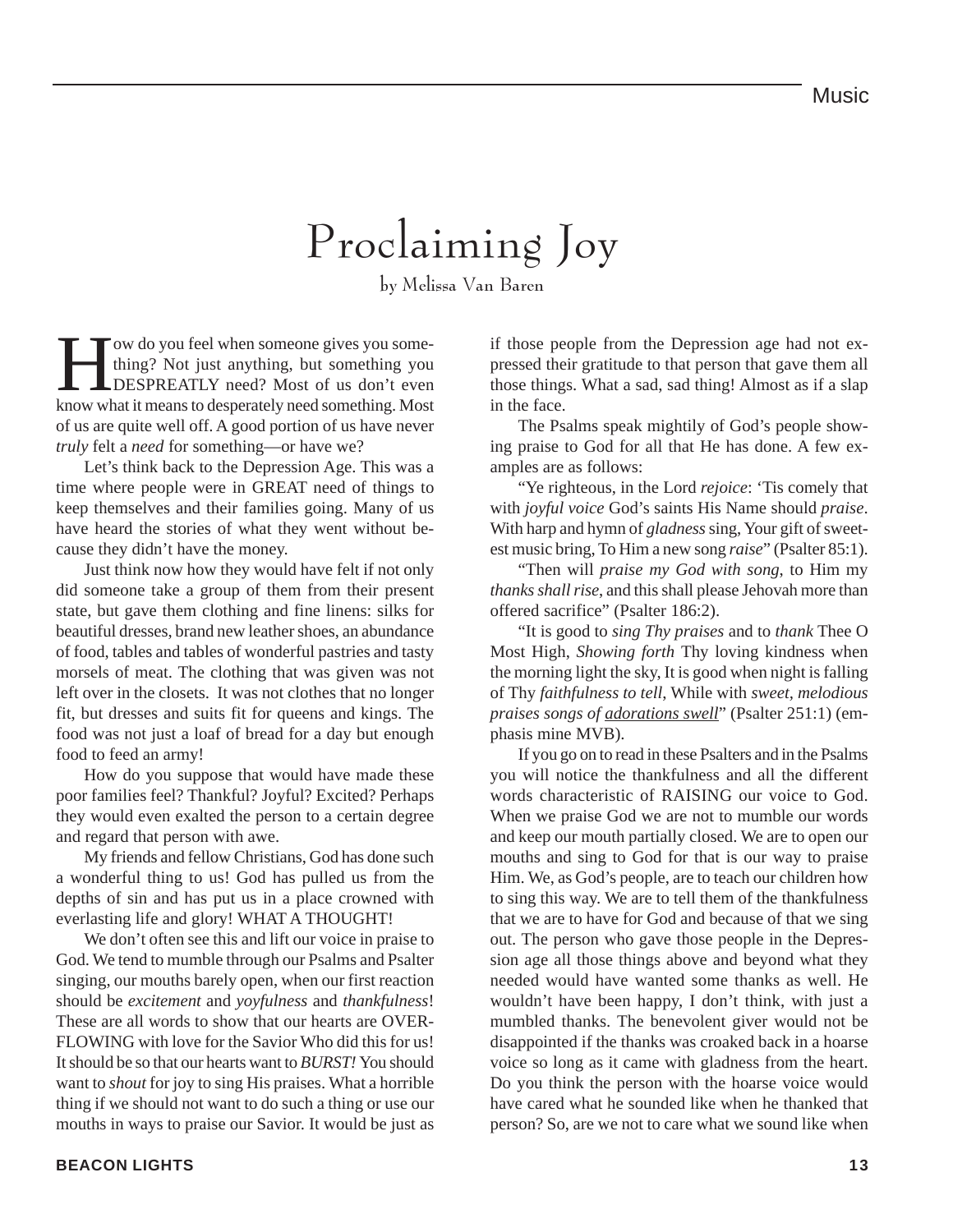we thank God. God cares much more for the thanks than for the actual voice that is singing.

Fellow Christians saved by His grace, join in one voice and lift your praise to Him. Teach your children to lift their voices in praise. For we are His workmanship

Church Family

and thankful obedience pleases God more than "offered sacrifice." Sing the psalms with joyful voice!

"I will bless the Lord at all times: His praise shall continually be in my mouth" (Ps. 34:1).  $\triangleleft$ 

*\_\_\_\_\_\_\_\_\_\_\_\_\_\_\_\_\_\_\_\_\_\_\_\_\_\_\_\_\_\_\_\_\_\_\_\_\_\_\_\_\_\_\_\_\_\_\_\_\_\_ Melissa is a member of Hope Protestant Reformed Church in Grand Rapids, Michigan.*

# The Effect of the World's View of Discipline

by Andy Lanning

"We believe that discipline makes children miserable without offering them any genuine benefit, because punishing children whose behavior is out of control actually interferes with their ability to learn self-governance"<sup>1</sup>

arents of the world understand that disciplining children can be a difficult and confusing task so they seek out the advice of experts to help them in this job. There are many places to turn for advice because there are nearly as many child-rearing methods as there are doctors and psychologists who study children. Each doctor has his own idea of the most successful way to discipline so it seems there is no end to the advice that parents can get when raising their children. However, most of the advice boils down to the quote given above. The worldly psychologists and doctors come to the conclusion that a child will naturally turn out just fine if only the parents will keep their big, bumbling selves out of the way.

How strange that the people who have devoted their whole lives to studying children can come to the conclusions that children are naturally good and that children aren't sinners! Even the world's parents and the world's teachers see that children are plagued with sin. They see the heavy, rusty, abrasive chains of sin that shackle their

children. What is more, they understand that those same chains shackle themselves. So it's no wonder that they deny such chains exist. To admit that a child is a sinner worthy of death is to admit that they are sinners worthy of death. In order to remain blind to their own sin, they must make themselves blind to the sins of their children. So every time a child sins, the sin is explained away as a mere phase that the child is going through and will soon outgrow. By passing the blame for sin away from children to phases, the world fools itself into thinking that children are free from sin.

> By passing the blame for sin away from children to phases, the world fools itself into thinking that children are free from sin.

This view is really a denial of total depravity. The world maintains that children are born good and it scoffs at those who hold that children are born polluted with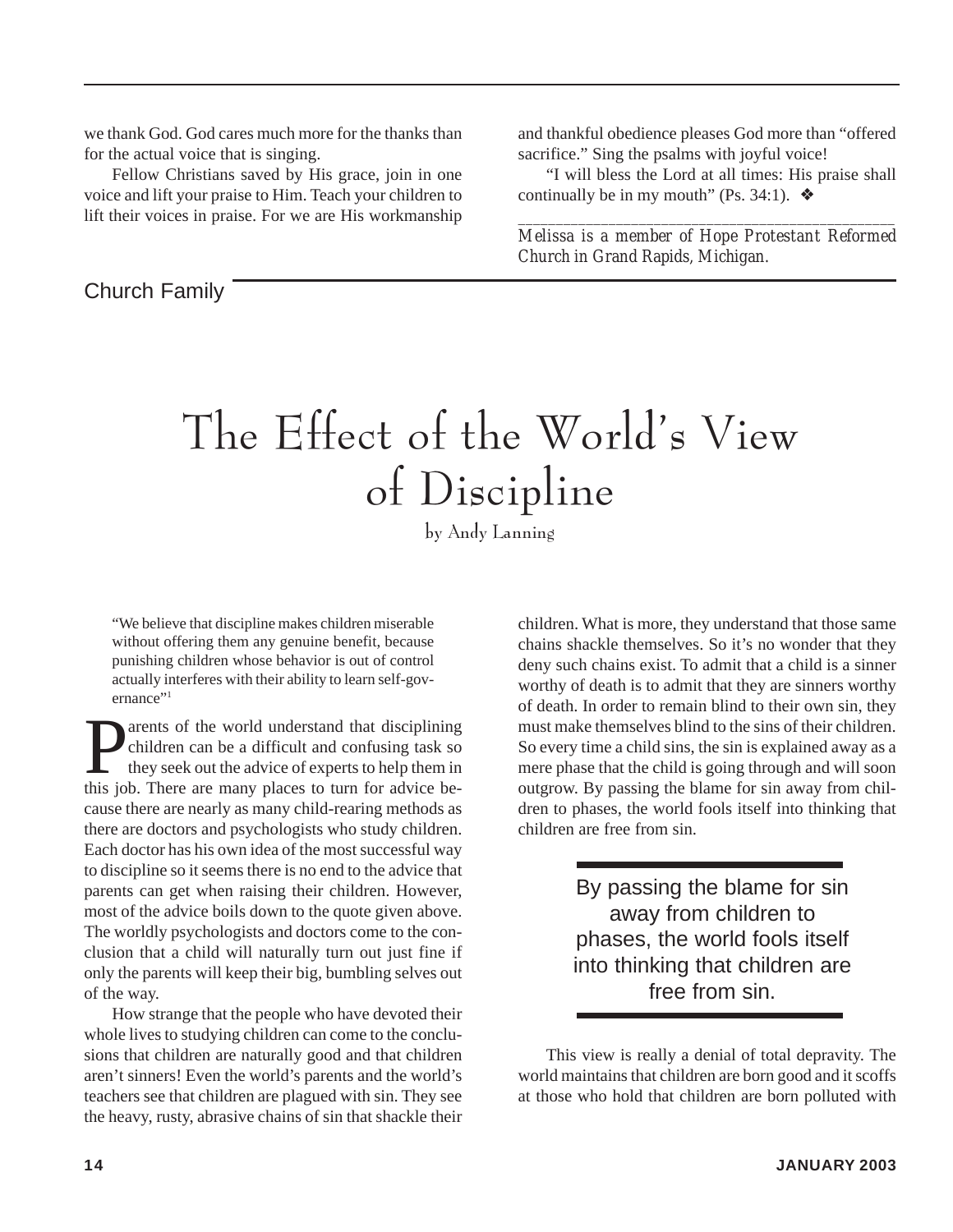original sin. The world scoffs at this confession that we make in the Canons of Dordt:

All men are conceived in sin, and by nature children of wrath, incapable of saving good, prone to evil, dead in sin, and in bondage thereto, and without the regenerating grace of the Holy Spirit they are neither able nor willing to return to God, to reform the depravity of their nature, nor to dispose themselves to reformation (Heads III & IV, Article 3).

Children are born naturally evil, not naturally good! But the world wickedly denies God and His Word and continues to pass the blame for sin away from children and away from themselves.

This takes away any need to discipline as well, since misbehavior and sin are simply indications of a certain phase in the child's life. If a child throws a tantrum when Mom or Dad says "No," parents are advised to speak more and more gently until the child is willing to listen to reason. No discipline is to be administered because the tantrum is just a phase and you can't very well discipline a phase. When the child bears no responsibility for sin, parents are unable to discipline. So parents are advised that their role is to "be there" for their child to help him or her through the phase but not to discipline their child.

This view of worldly psychologists and doctors about how to discipline a child is a plague on worldly parents who take their advice. The result is unruly children who refuse to accept responsibility for any of their misbehaviors and sins. But not only parents trying to raise their children are affected by this view. The church suffers from the same tendency to shy away from discipline. Individuals who live in open and unrepentant sin are allowed to remain members in good standing in the church. This is a plain failure of the office bearers to "watch for the souls" of their congregations. Hebrews 13:17 mentions this watching as the job of the rulers in the church.

Obey them that have the rule over you, and submit yourselves: for they watch for your souls, as they that must give account, that they may do it with joy, and not with grief for that is unprofitable for you.

When the office bearers fail to perform their duty, the blood of the members of the congregation is on the office bearers' heads (Ezekiel 3:17-19).

Not only do many office bearers today neglect to "watch for the souls" of their congregation by turning a blind eye to sin, but they go a step further by attempting to explain away sins and by making excuses for unrepentant members. The alcoholic and the homosexual are

not to blame for their sins because their sins are a result of their genes. The couple living in adultery because of divorce and remarriage is not to blame for their sin because they were the innocent parties. When no one is responsible for their actions, the office bearers can't exercise discipline in the church. How can a church discipline genes? It can't, and so the members of the church go on in their unrepentant sins without any hope of being corrected.

Does this sound familiar? The majority of churches today are doing the same thing that the worldly doctors and psychologists do! First, they blame sin on circumstances or phases or a host of other things, and then they deny that discipline is necessary. What a hopeless situation these churches place their members in, because ultimately these churches are saying, "You don't need Christ!" The members hear that nothing is their fault and they see that they can live uncontested in gross sins. This teaches them to think, "What need is there for the mercy of God in Christ if my sins aren't my fault anyway? Why should I repent for actions that I can't control anyway?" What a hopeless life if you're left to die in sin!

We can avoid falling into this view of discipline only by God's grace. Our natural inclination is to pass the blame away from ourselves too. Adam tried to blame his sin of eating the fruit of the Tree of the Knowledge of Good and Evil on Eve, and Eve tried to blame her sin on the Serpent. So we must pray for God's grace that He make us see our guilt and our wretchedness because of *our* sins. We must pray for God's grace that He cleanse us from our sins in the blood of Jesus Christ. And we must pray that if we are yet so stubborn as to remain unrepentant, that God use the means of discipline, administered by our parents and office bearers, to drive us to our knees in repentance. Then we will trust in God's mercy for forgiveness and we will see discipline as the blessing that it is.  $\triangleleft$ 

1 William Pieper, M.D. and Martha Heineman Pieper, PH.D. *Smart Love*. Harvard Common Press.

*\_\_\_\_\_\_\_\_\_\_\_\_\_\_\_\_\_\_\_\_\_\_\_\_\_\_\_\_\_\_\_\_\_\_\_\_\_\_\_\_\_\_\_\_\_\_\_\_\_\_\_\_\_\_\_\_\_\_\_ Andy is a member of Hudsonville Protestant Reformed Church in Hudsonville, Michigan. This article was written as a 2001 Protestant Reformed Scholarship essay.*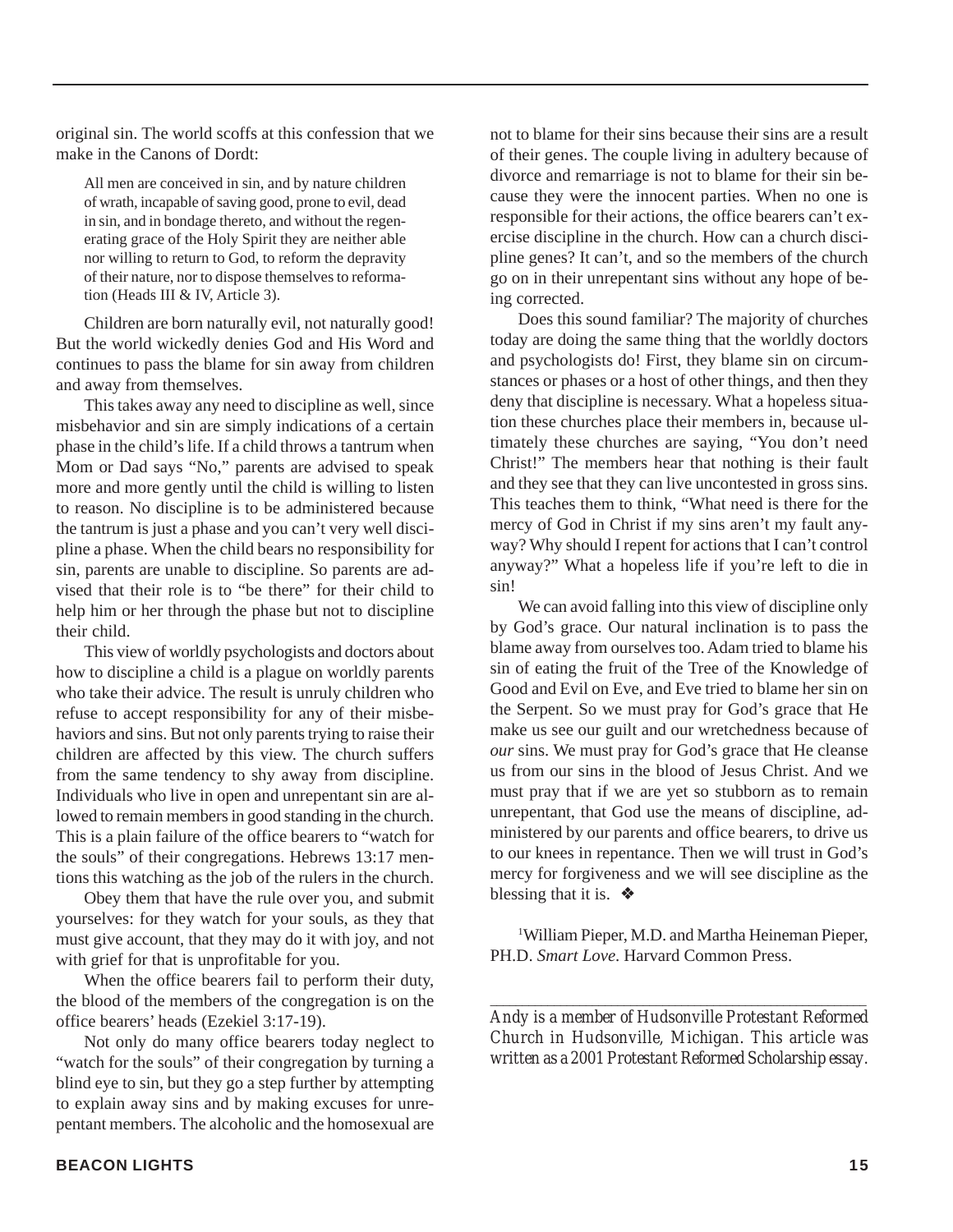## How Does One Explain the Events of September 11, 2001 to a Child?

by Keri Haak

The teacher sits at her desk in the early morning of<br>September 11, 2001, waiting for her third grade<br>boys and girls to arrive at school. She thinks of<br>the events that had just transpired, of the shock and hor-September 11, 2001, waiting for her third grade boys and girls to arrive at school. She thinks of the events that had just transpired, of the shock and horror she felt hearing that two planes had been hijacked by terrorists and crashed into the Twin Towers of the World Trade Center, a plane had struck the Pentagon, and another had crashed in Pennsylvania killing all aboard. This day would be written in her class' history books. It would be a day that the world would never forget, a day in which thousands had lost their lives, loves, and hopes, and a day in which God had declared His sovereignty that He is our all in all. She felt the pressure of her unusual task as a teacher, to explain these terrible events to her class. Parents had entrusted this task to her. But how would she explain an evilness that might change the world forever to these little boys and girls? There was only one way. She must tell them of God's greatness, His purpose, and His amazing, everlasting faithfulness toward His people.

As the teacher waits for her class, a familiar event comes to mind, the story of The Tower of Babel, a period of history similar in many ways to the world now. Men, focused on themselves, their abilities, and their happiness, had decided to build a tower "that would reach to the heavens" to prove to God that they did not need Him. God had confounded their language, destroyed their tower, and shown them that without Him they could do nothing. Throughout history God had revealed His power to man countless times. This morning God had reinforced to us His control of our lives and our constant need of Him. She would tell her class that man was unable to stop the terrorist from taking over the plane and from crashing into the towers. He could not keep the buildings up or put out the fire, and he could not save all the thousands of people caught in the buildings. Oh yes, man had tried. He thought he had built the towers with sturdiness to resist the blow of the planes, with emergency exits, and firemen just around the corner. But it was God's will that this destruction had happened and man was unable to change God's will. Psalm 77: 9 came to her mind: "Hath God forgotten to be gracious, hath he in his anger shut up His tender mercies?" She continued reading and found her answer in verses 13 and 14**:** "Who is so great a God as our God? Thou art the God who doeth wonders." She would tell her class how despite the enormous devastation, sadness, and death, that God's power was greater than these things.

She pictured Peter, always talking and full of questions. He would ask, "Are we safe in America?" She would reply that yes, God has blessed us with a strong country, government, and military. "Are we going to have a war?" She would answer that these events were an act of war against the United States. Right now we are unsure of who these terrorists are. That, she would reassure them, we will find out in a couple days. President Bush and Vice President Chaney are figuring that out as we talk. Others would begin raising their hands. "Why would someone willingly take over a plane, crash it, and kill themselves?" She would respond by telling them how the wicked believe their works will get them to heaven. For them, as terrible as it was, flying planes into the World Trade Center was a "good work" and would give them eternal life. She would remind them that without the one, true God, man had no hope.

Peter would have another question. "Why would God do this?" She would respond by reading the Heidelberg Catechism, Lord's Day 10**,** which speaks of God's al-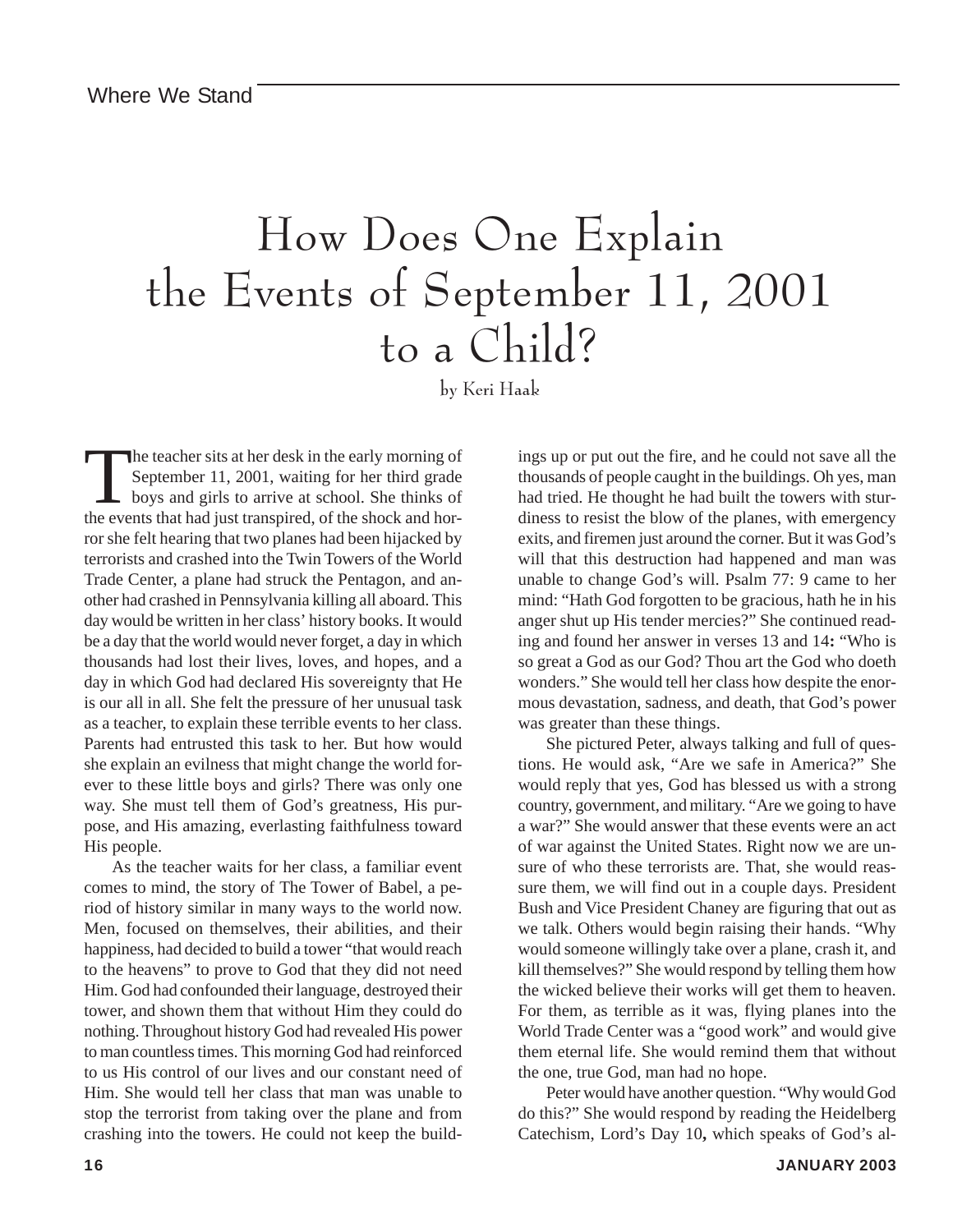mighty presence, that all things came not by chance, but by His hand. God was teaching us to be patient in the hard times, thankful for the good times, and in all times put our trust in Him continually. It was our calling as Christians to trust in Him for everything. By trusting in Him, we glorified Him. This was our calling in life.

Mary and Seth would sit silently at their desks, fear in their eyes. The teacher would gently ask Mary what she was thinking. "Is this the end of the world?" Mary might ask. The teacher would then take her class to Matthew 24:6 where Christ, speaking of the end times, said: "And ye shall hear of wars and rumors of wars, see that ye be not troubled, for all these thing must come to pass..." She would tell her students that this day, these events, these murders and deaths, had to happen before Christ could return to take us to glory to be with Him eternally. This was God's purpose for our lives, to bring us with Him into heavenly glory. We do not know the path that God would have us take. We do not know the pain that we might suffer for Him before we reach heaven. But we can rest assured that through faith nothing can separate us from His love through Christ Jesus, our Lord. She would once again take them to the Scriptures in I Corinthians 15:24**,** "Then cometh the end, when he shall have delivered up the kingdom to God, even the Father.. .For He must reign, tell he hath put all enemies under His feet. The last enemy that shall be destroyed is death... And when all things shall be subdued unto him, then shall the Son also be subject unto Him that put all things under Him, that God may be all in all."

The classroom is now full of boys and girls reporting to each other what they had heard. Some looked frightened, others sad; some wanted to talk, others silent. The teacher slowly walks to the front of the room. With a silent prayer for extra strength to meet each child's needs, she begins to speak. "Boys and girls, this morning God has again proved to us His everlasting faithfulness." ❖

*Keri is a member of Bethel Protestant Reformed Church in Roselle, Illinois. This article was written as a 2002 Protestant Reformed Scholarship essay.*

*\_\_\_\_\_\_\_\_\_\_\_\_\_\_\_\_\_\_\_\_\_\_\_\_\_\_\_\_\_\_\_\_\_\_\_\_\_\_\_\_\_\_\_\_\_\_\_\_\_\_\_\_\_\_\_\_\_\_\_\_\_\_\_\_\_\_\_\_\_\_*

Church History

George M. Ophoff (2)

by Prof. Herman Hanko

t this point I must say a little bit about what<br>prompts this series of articles which will be ap-<br>pearing from time to time in our *Beacon Lights*.<br>The series of articles has its birth in a rather extended prompts this series of articles which will be appearing from time to time in our *Beacon Lights*. The series of articles has its birth in a rather extended discussion between myself and a good friend of mine who is also a faithful member of our churches. We were sitting in my study and pondering, as I recall it, subjects related to the 50th anniversary of our churches. This was already the latter part of last winter or the early part of last spring (1975). This friend of whom I speak expressed the opinion that our churches have a unique and glorious heritage which the Lord our God has given us. He expressed concern that our young people especially were perhaps not sufficiently impressed with what a wonderful heritage it is that we have. He was referring not only

**BEACON LIGHTS 17**

to the heritage of the truth, that is, as it has come down to us over the ages, but especially the heritage which is uniquely ours as Protestant Reformed Churches.

As the conversation progressed, we began talking about the point I was trying to make in the last article that this heritage comes to us through men of God's choice. We were talking about the fact that God has also given to our churches men who were "men of the hour," precisely fitted for the work of the church, men who belong to our own history. These men were, of course, the Reverends Herman Hoeksema and George Ophoff. To know our history and understand our heritage, we concluded that it is necessary to know the men whom God gave to us. It is necessary to know the kind of men they were. It is necessary to know what they did. It is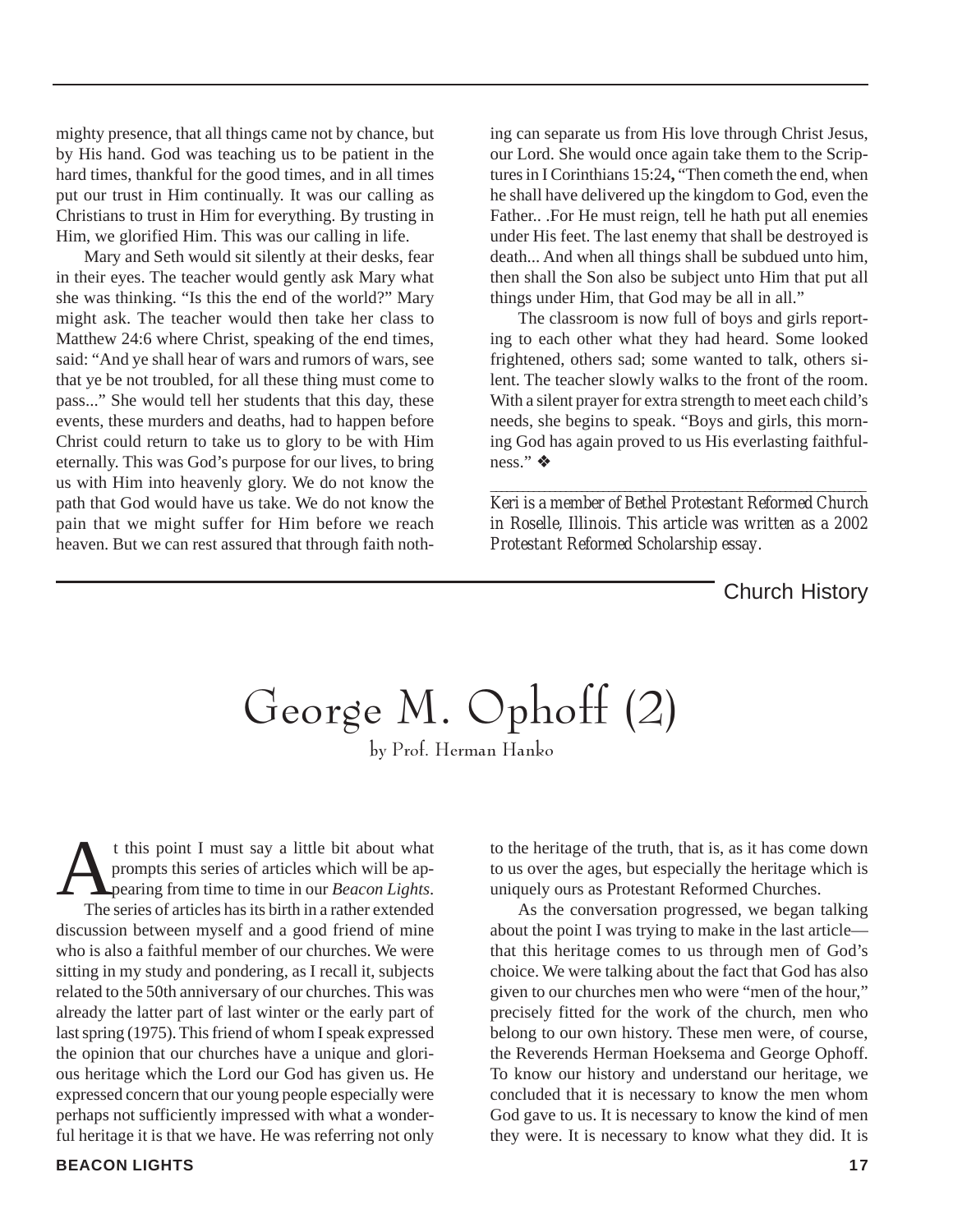

necessary to know what they thought and believed and how they fought for the cause of the gospel. History our history - is not an outline of factual data and dates, but a flesh and blood history of men of God.

If our young people know these men, they will know also an important part of our heritage.

Our churches possess now, through the labors of Mrs. Homer Hoeksema, an outstanding biography of Rev. H. Hoeksema, but they have nothing which can be preserved of Rev. Ophoff, other than his writings. Gradually, the idea formed in our minds to write a series of articles which would attempt to bring before the consciousness of our people also this stalwart defender of the faith. We are the losers if the memory of what God did through Rev. Ophoff is forgotten. Many of our people, of course, remember him. They worked with him, were instructed by him, learned from him, heard him preach, knew him intimately, and could talk of him for hours with love and respect in their every word. Many of our people, particularly the new generation, do not know him - other than what they heard from others, here a snatch and there a story.

I am a poor choice to be the one to be writing this series. There are, no doubt, others who knew him more intimately than I and who could do this better than I can. I knew him when I entered the seminary and received in part my seminary instruction from him. I knew him in the last years of his life. I knew him primarily *officially*

as my teacher and sometimes as my pastor, but the *unofficial* Rev. Ophoff I knew only scantily.

My friend was his son—Herman Ophoff. So, as the idea grew to write a series of articles about him, I told Herm that he would have to do the leg work. This he did. He spent a large number of weeks talking to people, speaking to his own brothers, recalling what he remembered from his own life in the parsonage, digging out data which even he did not know, collecting pictures of interest, and handing it all over to me. Much of the material has now been collected. We have pored over it together and have talked hour after hour about Rev. Ophoff, and gradually there has emerged what we think is a fairly accurate picture of one who was a leader among us.

The manuscript of these articles was originally given to the members of Rev. Ophoff's family and was read by others—older men in the churches, for their perusal and criticism; and from this emerged a series of articles which will give to those of our readers who never knew George Ophoff, a bit of an idea of the kind of man he was and the role he played in our history. We have tried to present him, to use the words of Oliver Cromwell, with his "warts." We have done this for a very specific purpose.

That brings me to what we hope to accomplish with these articles. We are not interested in a mere character sketch. This in itself might be fascinating and interesting. There are many stories which are still told, perhaps by this time with many embellishments, of Rev. Ophoff's "absentmindedness." There have been few, if any men like him in the history of the church, but this is not our purpose.

Nor is our purpose to bring our readers to worshipful reverence before the shrine of a mere man. He himself would have detested this and it would be an insult to his memory to engage in this kind of "hero-worship."

We are interested especially in two things. The first is to give our readers some insights into how God prepares and uses particular men with individual gifts and characters for his work. The second purpose is to renew in our young people an interest in and love for our heritage as Protestant Reformed Churches.

If these articles give an appreciation for what God has wrought, and if the zeal and love for the truth which characterized Rev. Ophoff seizes the hearts of his spiritual heirs, these articles will not have been written in vain. ❖

*\_\_\_\_\_\_\_\_\_\_\_\_\_\_\_\_\_\_\_\_\_\_\_\_\_\_\_\_\_\_\_\_\_\_\_\_\_\_\_\_\_\_\_\_\_\_\_\_\_\_ Prof. Hanko is a professor emeritus of the Protestant Reformed Seminary.*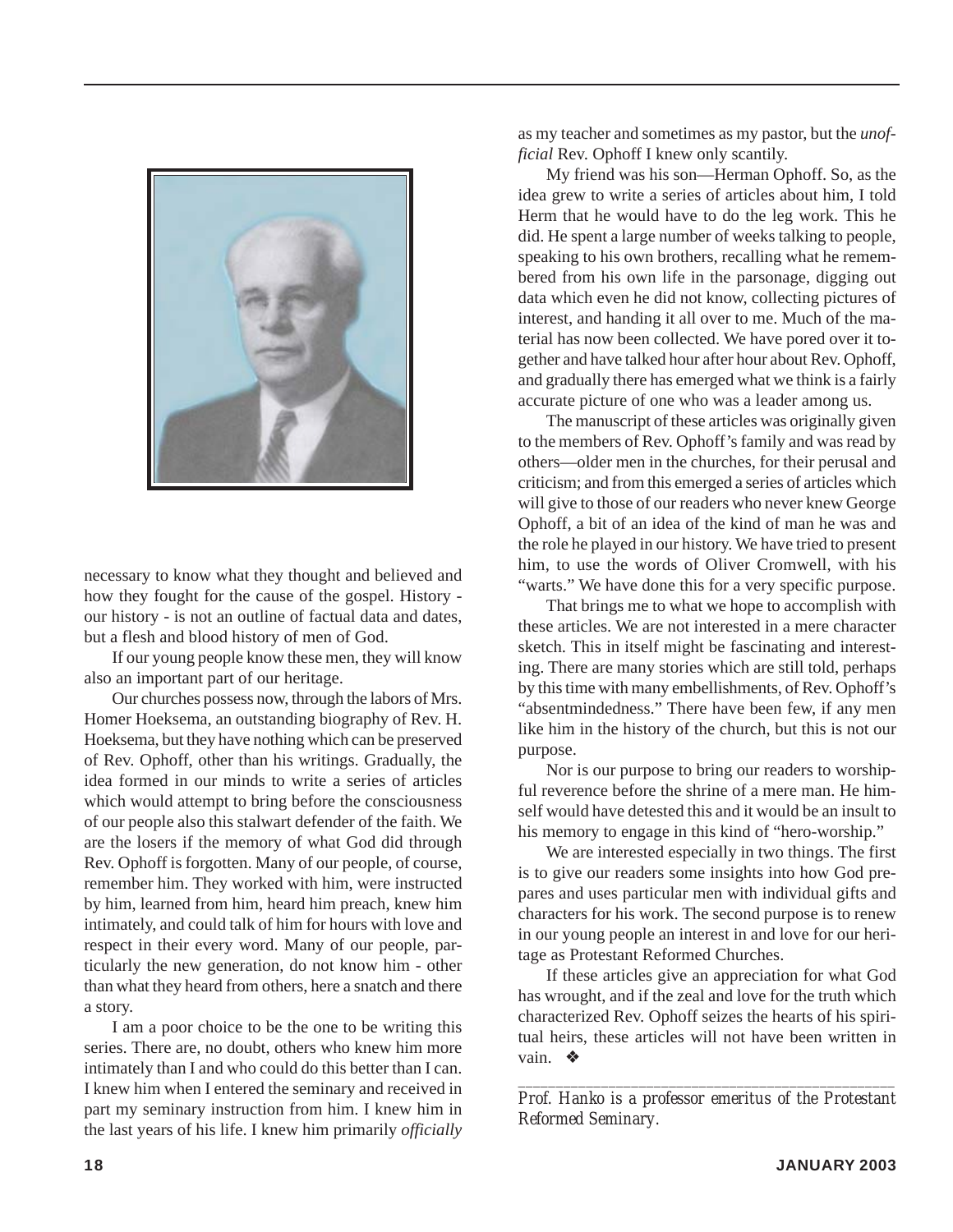### The Eagle

The shadow loomed large and swift over the grassy mountain meadow. Marmot and hare, mouse and mink all scurried to the cover of rocks and woods. Could there be any escape from the eagle?

It soared above the trees, above the hills, and above the meadow with hardly a flap of its wings. As if by sheer strength, its presence cut through the atmosphere like a sure and steady knife. The white head gleamed in the sun, steering its seven-foot wingspan with unerring grace. Those same wings that carried its young as they learned how to fly, carrying them back up to the top of the cliff, back up to the safety of the nest. The power of those wings was incredible. The bird was nothing short of magnificent.

\*\*\*\*\*

The eagle is a bird that pictures several different things in Scripture. It is a bird that God specifically created with all these pictures in mind, for we know that the earthly reflects the heavenly. But one picture was especially dear to Israel. They had been slaves in Egypt, in terrible bondage. But by sending tremendous and

mighty plagues and by utterly destroying<br>Pharaoh and his hosts in the Red<br>Sea, God had freed His<br>people M Pharaoh and his hosts in the Red Sea, God had freed His people. Now, exactly three months later, they stood in the wilderness before God at Mt. Sinai, and the first thing that the Lord Jehovah said to Moses there, and also to Israel and to us, was this: "Ye have seen what I did unto the Egyptians, and how I bare

you on eagles' wings, and brought you unto myself," (Exodus 19:4).

What a sure and mighty deliverance they had seen! What a magnificent salvation they had experienced! It was as if God had picked them up and carried them on eagles' wings.

# Kids' Page **The Contract Contract Contract Contract Contract Contract Contract Contract Contract Contract Contract Contract Contract Contract Contract Contract Contract Contract Contract Contract Contract Contract Contract**

. . . let it shine!

by Connie Meyer

But this glorious deliverance is no less true for us. God breaks the stranglehold that the devil and the old man of sin have around our hearts. As if upon sure and mighty eagles' wings, he keeps us from falling to certain death and carries us up to the safety of His own covenant of grace. Our deliverance is nothing short of a miracle. Our deliverance is magnificent indeed! ❖

*Connie is the mother of 5 children and a member of Hope Protestant Reformed Church in Grand Rapids, Michigan.*

*\_\_\_\_\_\_\_\_\_\_\_\_\_\_\_\_\_\_\_\_\_\_\_\_\_\_\_\_\_\_\_\_\_\_\_\_\_\_\_\_\_\_\_\_\_\_*



**What is the result of this wonderful deliverance in our lives? God continued to explain to Moses, and to us, what this deliverance meant. Unscramble these words from Exodus 19:6:**

 ey lashl eb ount em a nmodgik fo spirtsedan "…\_\_ \_\_\_\_\_ \_\_ \_\_\_\_ \_\_ \_ \_\_\_\_\_\_\_ \_\_ \_\_\_\_\_\_\_,

na loyh tinnoat

\_\_ \_\_\_\_ \_\_\_\_\_\_\_…"